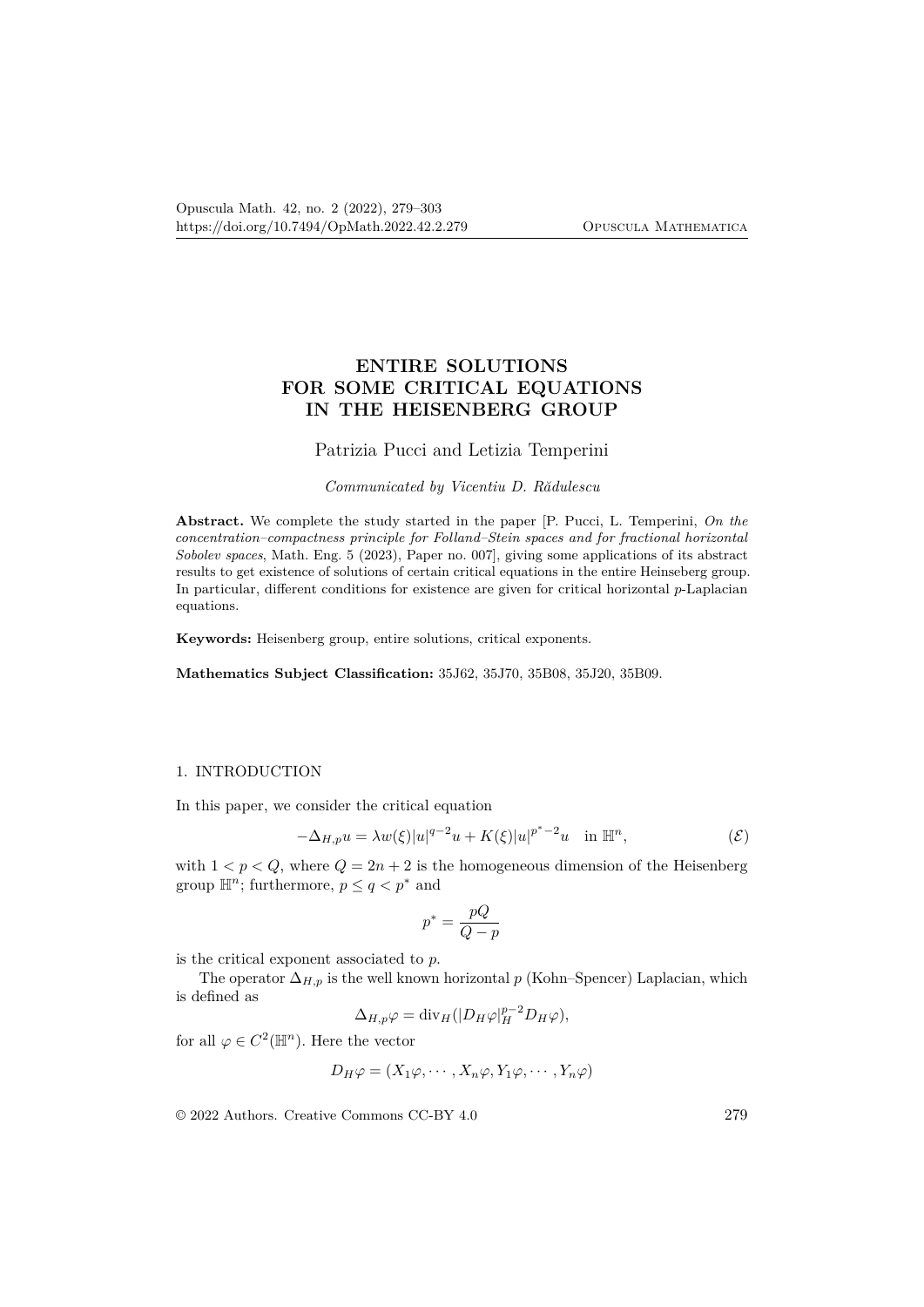denotes the horizontal gradient of  $\varphi$ , where  $\{X_j, Y_j\}_{j=1}^n$  is the basis of the horizontal left invariant vector fields on H*<sup>n</sup>*, that is

$$
X_j = \frac{\partial}{\partial x_j} + 2y_j \frac{\partial}{\partial t}, \qquad Y_j = \frac{\partial}{\partial y_j} - 2x_j \frac{\partial}{\partial t}
$$

for  $j = 1, ..., n$ .

Critical problems have been intensively studied in the last decades, starting with the pioneering paper by Brezis and Nirenberg [8] for the Dirichlet Laplacian problems in bounded domains of  $\mathbb{R}^N$ .

In the context of stratified groups, the study of critical equations has received a great deal of interest in the last years, due to the connection with the Yamabe problem and the Webster scalar curvature problem on CR manifolds. More precisely, when  $p = 2$  and  $\Omega$  is a smooth bounded domain of  $\mathbb{H}^n$ , the Dirichlet problem

$$
\begin{cases}\n-\Delta_H u = \lambda u + |u|^{2^*-2}u & \text{in } \Omega, \\
u = 0, & \text{on } \partial\Omega\n\end{cases}
$$

has been studied by Citti in [9], using the explicit knowledge of the Sobolev minimizers for the horizontal gradient, see the paper of Jerison and Lee [22]. For other extensions to Choquard critical linearities in Dirichlet problems we refer to [17] and the references therein.

Afterwards, Loiudice studied in [24] the existence of positive and sign changing solutions for the problem in a general Carnot group G. The key tools are the results due to Garofalo and Vassilev in [15], concerning the best constant in the Folland–Stein embedding on Carnot groups, obtained by using concentration–compactness arguments, and a deep analysis developed by Bonfiglioli and Uguzzoni in [5]. Interestingly, unlike the Euclidean case, in the Heinseberg setting the existence of positive solutions for the problem is not related to the space dimension. Indeed, in the space  $\mathbb{R}^N$  it is well known that a different behavior occurs when  $N = 3$  and  $N \geq 4$ . This phenomenon – known as "critical dimension" and observed in a wide class of elliptic critical problems – does not occur here, since the homogeneous dimension  $Q = 2n + 2$ , which plays the key role in this context, is always greater or equal to 4.

In [26], Molica Bisci and Repovš prove the existence of at least one nontrivial solution for a subelliptic critical equation with subcritical continuous perturbations on a smooth and bounded domain  $\Omega$  of a Carnot group  $\mathbb{G}$ . This type of problems naturally arises in the study of the Yamabe problem for a CR manifold (*M, g*). Let us also mention the paper by Garofalo and Lanconelli [13] and its references, where the authors study differential problems involving subelliptic operators on stratified groups.

Concerning the study on the nonlocal equations in the Heisenberg group we refer to [16, 30].

The Folland–Stein space  $S^{1,p}(\Omega)$ ,  $1 < p < Q$ , is defined as the completion of  $C_c^{\infty}(\Omega)$ with respect to the norm

$$
||D_H\varphi||_p = \left(\int\limits_{\Omega} |D_H\varphi|_H^p d\xi\right)^{1/p}.
$$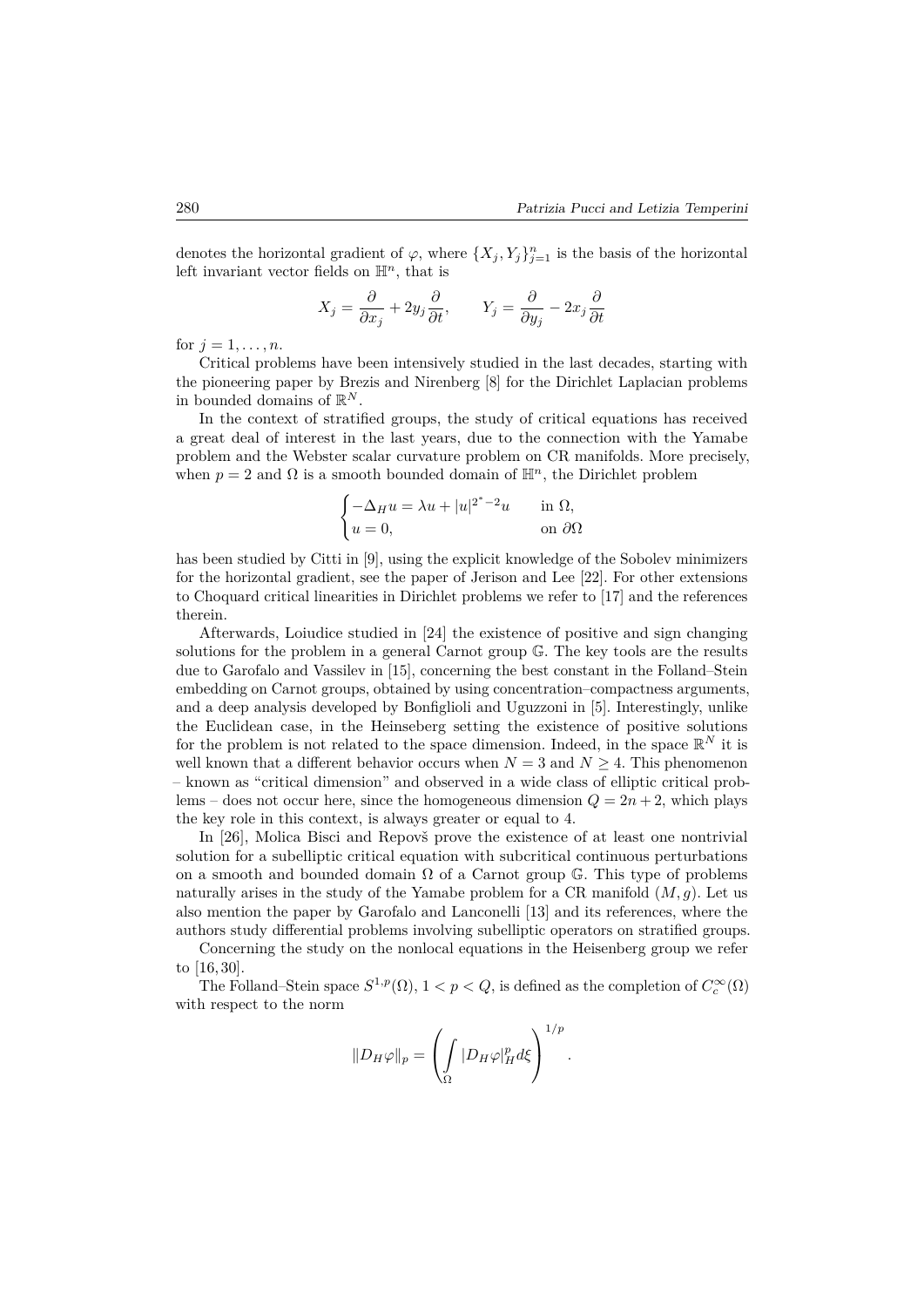When the domain  $\Omega$  is not bounded,  $S^{1,p}(\Omega)$ ,  $1 < p < Q$ , may not be compactly embedded into a Lebesgue space. This lack of compactness produces several difficulties in applying the variational methods. For example, Molica Bisci and Pucci in [25] study the problem

$$
\begin{cases}\n-\Delta_H u + u = h(\xi) f(u) + \lambda |u|^{q^*-2} u & \text{in } \Omega, \\
u = 0, & \text{on } \partial\Omega.\n\end{cases}
$$

in a domain  $\Omega$  which satisfies some geometrical assumptions to recover compactness.

Finally, in the more general case 1 *< p < Q*, Bordoni, Filippucci and Pucci in [6] establish existence and asymptotic behavior of nontrivial solutions for the following problem involving Hardy terms in bounded and unbounded domains of H*<sup>n</sup>*

$$
\begin{cases}\n-\Delta_{H,p}u - \gamma \psi^p \cdot \frac{|u|^{p-2}u}{r^p} = \lambda w(\xi)|u|^{q-2}u + K(\xi)|u|^{p^*-2}u & \text{in } \Omega, \\
u = 0 & \text{on } \partial\Omega,\n\end{cases}
$$

where  $\gamma$  and  $\lambda$  are real parameters, the exponent *q* is such that  $p < q < p^*$ , *r* is the Korányi norm  $r(\xi) = r(z, t) = (|z|^4 + t^2)^{1/4}, z = (x, y) \in \mathbb{R}^n \times \mathbb{R}^n, t \in \mathbb{R}$ , and |  $\cdot$ | is the Euclidean norm in  $\mathbb{R}^{2n}$ . Furthermore, the weight function  $\psi$  is defined as  $\psi = |D_{\mathbb{H}^n} r|_{\mathbb{H}^n}$ , while the weights *w* and *K* satisfy

$$
(BFP)_1 \t w > 0 \t a.e. \t in \t m^n \t and \t w \in L^{\wp}(\mathbb{H}^n), \t with \t \wp = \frac{p^*}{p^* - q}
$$
  
and  $p < q < p^*$ ,  

$$
(BFP)_2 \t K \ge 0 \t a.e. \t in \t m^n \t and \t K \in L^{\infty}(\mathbb{H}^n).
$$

Note that when  $\gamma = 0$  we recover equation  $(\mathcal{E})$ , in the special case  $p < q < p^*$ . We also mention the works  $[27-29]$ , concerning critical problems in  $\mathbb{H}^n$ , involving subelliptic operators, with nonstandard growth conditions.

In this paper, when dealing with equation  $(\mathcal{E})$ , we distinguish two different situations:

(1) 
$$
1 < p < q < p^*,
$$

$$
(2) \quad 1 < p = q < p^*.
$$

In the first case, we assume that

 $(w_1)$   $w \geq 0$ ,  $w \in L^1_{loc}(\mathbb{H}^n)$ , *is such that the embedding*  $S^{1,p}(\mathbb{H}^n) \hookrightarrow L^q(\mathbb{H}^n, wd\xi)$ *is compact*;

$$
(K_1) \quad K > 0 \text{ a.e. in } \mathbb{H}^n, \ K \in L^{\infty}(\mathbb{H}^n) \quad \text{and} \quad \lim_{r(\xi) \to \infty} K(\xi) = K_{\infty} \in \mathbb{R}_0^+,
$$

where  $\mathbb{R}_0^+ = [0, \infty)$ .

Then it is possible to prove the following result.

**Theorem 1.1.** Let  $1 < p < Q$  and  $p < q < p^*$ . Assume that  $(w_1)$  and  $(H_1)$  are *satisfied. Then, there exists*  $\lambda^* > 0$  *such that for all*  $\lambda \geq \lambda^*$  *the equation* ( $\mathcal{E}$ ) *admits at least a nontrivial solution.*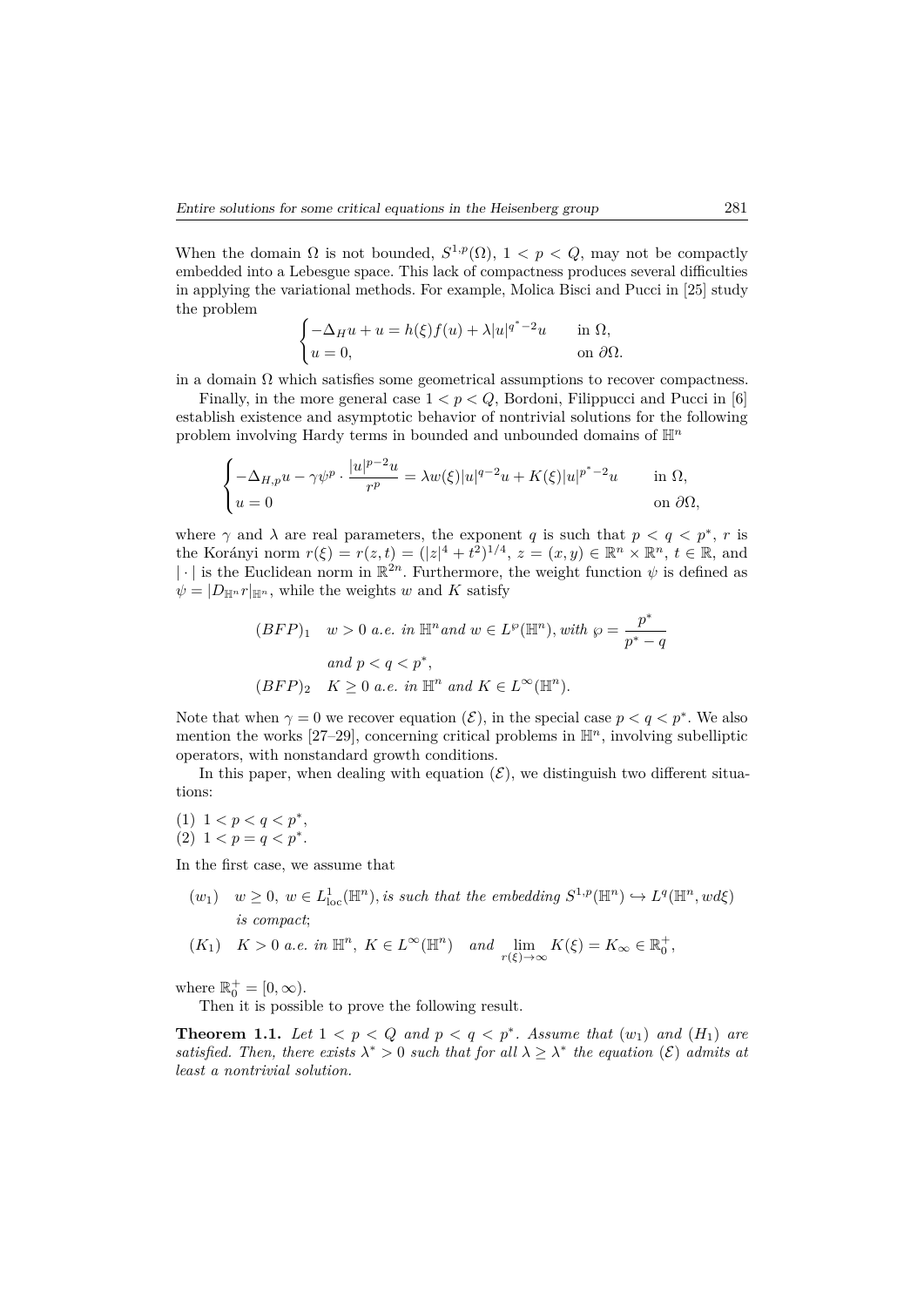Clearly, Theorem 1.1 trivially extends Theorem 1.1 of [6], when  $\gamma = 0$ . Indeed, condition  $(BFP)_1$  ensures, by means of Lemma 3.1 of [6], that the embedding  $S^{1,p}(\mathbb{H}^n) \hookrightarrow L^q(\mathbb{H}^n, wd\xi)$  is compact or, in other words, that  $(w_1)$  holds. Theorem 1.1 is obtained via an application of the concentration–compactness results in [29].

The second case, namely when *p* and *q* are equal, is more challenging and is not treated in [6]. Following somehow [4], if  $p = q$  we assume that  $K(\xi) \equiv 1$ , so that  $(K_1)$ is trivially satisfied, and that  $w$  verifies  $(w_1)$  and the additional request

$$
(w_2)
$$
  $w \in L^{\infty}(\mathbb{H}^n)$  and there exists  $\xi_0 \in \mathbb{H}^n$  such that w is continuous at  $\xi_0$   
and  $w(\xi_0) > 0$ .

We are then able to prove the following theorem.

**Theorem 1.2.** Let  $p > 1$  be such that  $p^2 < Q$ . Assume that the function w satisfies  $(w_1)$  *with*  $p = q$  *and*  $(w_2)$  *and that*  $K \equiv 1$ *. Then, equation*  $(\mathcal{E})$  *admits at least a* nontrivial solution for any  $\lambda \in (0, \lambda_1)$ , where

$$
\lambda_1 = \lambda_1(w) = \inf_{v \in S^{1,p}(\mathbb{H}^n)} \frac{\|D_H v\|_p^p}{\int_{\mathbb{H}^n} w(\xi) |v|^p d\xi}.
$$
 (1.1)

The idea behind the construction of the solution in Theorem 1.2 goes back to the seminal paper by Brezis and Nirenberg [8]. The main difficulty is the unavailability of an explicit form of the extremals for the Folland–Stein embedding. Let us recall it. *If*  $1 < p < Q$ *, then there exists a positive constant*  $C = C(p, Q) > 0$  *such that* 

$$
\int_{\mathbb{H}^n} |\varphi|^{p^*} d\xi \le C \int_{\mathbb{H}^n} |D_H \varphi|_H^p d\xi \quad \text{for all } \varphi \in C_c^\infty(\mathbb{H}^n). \tag{1.2}
$$

The above result is due to Folland and Stein [11] and it is valid in the more general context of Carnot groups. Unlike the Euclidean case, cf. [32] and [1], the value of the best constant in  $(1.2)$  is unknown. In the particular case  $p = 2$ , the problem of the determination of the best constant in  $(1.2)$  is related to the CR Yamabe problem and it has been solved by the works of Jerison and Lee [20–23]. In the general case, existence of extremal functions of (1.2) was proved by Vassilev in [33] via the concentration–compactness method of Lions, see also [19]. This method does not allow an explicit determination of the best constant  $C_{p^*}$  of  $(1.2)$ . However, we know from [33] that  $C_{p^*}$  is achieved in the Folland–Stein space  $S^{1,p}(\mathbb{H}^n)$  and so we can write the best constant  $C_{p^*} = C_{p^*}(p, Q)$  of the Folland–Stein inequality (1.2) as

$$
C_{p^*} = \inf_{\substack{u \in S^{1,p}(\mathbb{H}^n) \\ u \neq 0}} \frac{\|D_H u\|_p^p}{\|u\|_{p^*}^p}
$$
(1.3)

and clearly  $C_{p^*} > 0$ .

Note that the Euler–Lagrange equation of the nonnegative extremals of (1.2) leads to the critical equation

$$
-\Delta_{H,p}u = |u|^{p^*-2}u \quad \text{ in } \mathbb{H}^n.
$$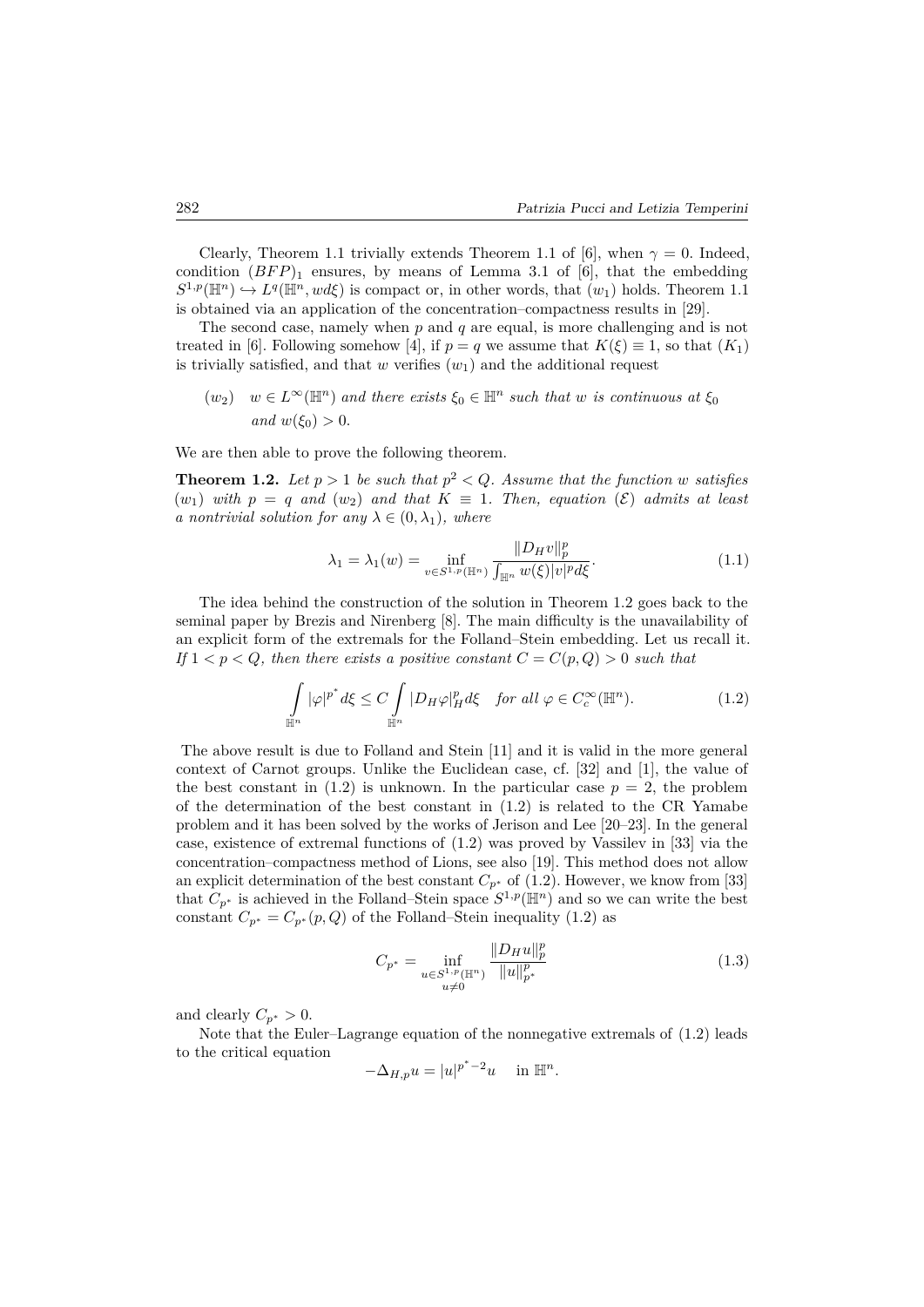Thus, what is known from Theorem 1.2 of [24] is that if  $1 < p < Q$ , then there exists an extremal  $U \in S^{1,p}(\mathbb{H}^n)$  for  $(1.2)$  and the following estimate holds:

$$
U(\xi) \sim r(\xi)^{\frac{p-Q}{p-1}} \quad \text{as } r(\xi) \to \infty. \tag{1.4}
$$

The knowledge of the exact asymptotic behavior at infinity of Sobolev extremals turns out to be crucial in order to obtain existence results for the Brezis–Nirenberg type problems whenever the explicit form of minimizers is not known. Finally, assumption  $p^2 < Q$ , together with (1.4), ensures that  $U \in L^p(\mathbb{H}^n)$  since otherwise, as we already noted, functions in  $S^{1,p}(\mathbb{H}^n)$  may not belong to the Lebesgue space  $L^p(\mathbb{H}^n)$ .

The paper is divided into three sections. Section 2 contains some preliminaries and notations. Section 3 is devoted to the proofs of Theorems 1.1 and 1.2.

#### 2. PRELIMINARIES

We briefly recall the relevant definitions and notations related to the Heisenberg group functional setting. For a complete treatment, we refer to [13, 14, 19, 33]. Let  $\mathbb{H}^n$  be the Heisenberg group of topological dimension  $2n + 1$ , that is the Lie group which has  $\mathbb{R}^{2n+1}$  as a background manifold and whose group structure is given by the non–Abelian law

$$
\xi \circ \xi' = \left(z + z', t + t' + 2\sum_{i=1}^n (y_i x'_i - x_i y'_i)\right)
$$

for all  $\xi, \xi' \in \mathbb{H}^n$ , with

$$
\xi = (z, t) = (x_1, \dots, x_n, y_1, \dots, y_n, t)
$$
 and  $\xi' = (z', t') = (x'_1, \dots, x'_n, y'_1, \dots, y'_n, t').$ 

The inverse is given by  $\xi^{-1} = -\xi$  and so  $(\xi \circ \xi')^{-1} = (\xi')^{-1} \circ \xi^{-1}$ .

The real Lie algebra of  $\mathbb{H}^n$  is generated by the left–invariant vector fields on  $\mathbb{H}^n$ 

$$
X_j = \frac{\partial}{\partial x_j} + 2y_j \frac{\partial}{\partial t}, \quad Y_j = \frac{\partial}{\partial y_j} - 2x_j \frac{\partial}{\partial t}, \quad T = \frac{\partial}{\partial t},
$$

for  $j = 1, \ldots, n$ . This basis satisfies the Heisenberg canonical commutation relations

$$
[X_j,Y_k]=-4\delta_{jk}T,\quad [Y_j,Y_k]=[X_j,X_k]=[Y_j,T]=[X_j,T]=0.
$$

Moreover, all the commutators of length greater than two vanish, and so  $\mathbb{H}^n$  is a nilpotent graded stratified group of step two. A left invariant vector field *X*, which is in the span of  $\{X_j, Y_j\}_{j=1}^n$ , is called *horizontal*.

For each real positive number *R*, the dilation  $\delta_R : \mathbb{H}^n \to \mathbb{H}^n$ , naturally associated with the Heisenberg group structure, is defined by

$$
\delta_R(\xi) = (Rz, R^2t) \quad \text{for all } \xi = (z, t) \in \mathbb{H}^n.
$$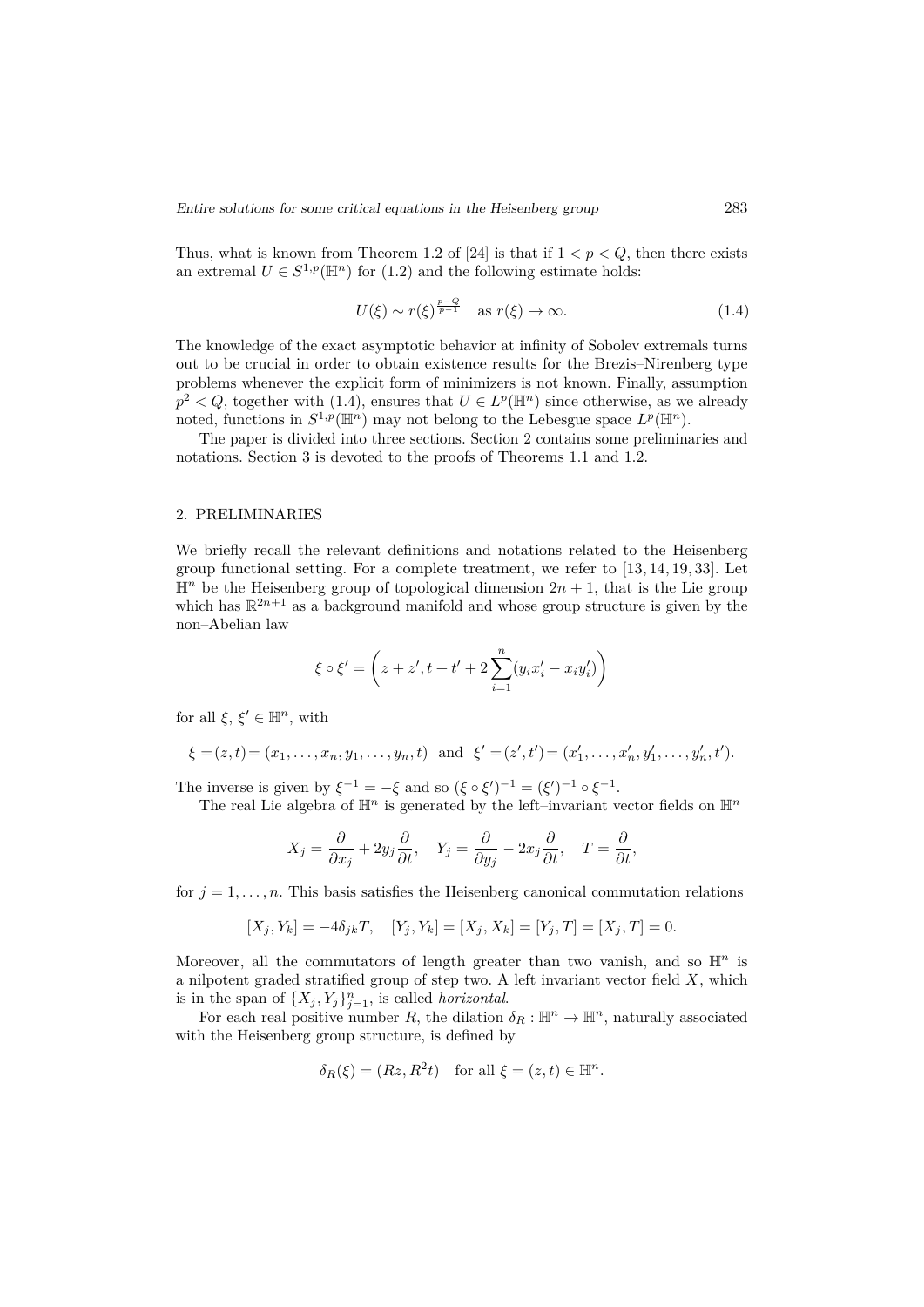It is easy to verify that the Jacobian determinant of the dilatation  $\delta_R$  is constant and equal to  $R^{2n+2}$ , where the natural number  $Q = 2n + 2$  is the *homogeneous dimension* of  $\mathbb{H}^n$ , which coincides with its Hausdorff dimension.

The anisotropic dilation structure on  $\mathbb{H}^n$  introduces the *Korányi norm*, which is given by

$$
r(\xi) = r(z, t) = (|z|^4 + t^2)^{1/4}
$$
 for all  $\xi = (z, t) \in \mathbb{H}^n$ .

Consequently, the Korányi norm is homogeneous of degree 1, with respect to the dilations  $\delta_R$ ,  $R > 0$ , that is

$$
r(\delta_R(\xi)) = r(Rz, R^2t) = (|Rz|^4 + R^4t^2)^{1/4} = Rr(\xi) \text{ for all } \xi = (z, t) \in \mathbb{H}^n.
$$

Clearly,  $\delta_R(\eta \circ \xi) = \delta_R(\eta) \circ \delta_R(\xi)$ . The corresponding distance, the so called *Korányi distance*, is

$$
d_K(\xi, \xi') = r(\xi^{-1} \circ \xi') \quad \text{for all } (\xi, \xi') \in \mathbb{H}^n \times \mathbb{H}^n.
$$

Let  $B_R(\xi_0) = \{\xi \in \mathbb{H}^n : d_K(\xi, \xi_0) < R\}$  be the *Korányi open ball* of radius R centered at  $\xi_0$ . For simplicity we put  $B_R = B_R(O)$ , where  $O = (0,0)$  is the natural origin of  $\mathbb{H}^n$ .

The Lebesgue measure on  $\mathbb{R}^{2n+1}$  is invariant under the left translations of the Heisenberg group. Thus, since the Haar measures on Lie groups are unique up to constant multipliers, we denote by  $d\xi$  the Haar measure on  $\mathbb{H}^n$  that coincides with the  $(2n + 1)$ –Lebesgue measure and by |*U*| the  $(2n + 1)$ –dimensional Lebesgue measure of any measurable set  $U \subseteq \mathbb{H}^n$ . Furthermore, the Haar measure on  $\mathbb{H}^n$  is *Q*–homogeneous with respect to dilations  $\delta_R$ . Consequently,

$$
|\delta_R(U)| = R^Q |U|, \quad d(\delta_R \xi) = R^Q d\xi.
$$

In particular,  $|B_R(\xi_0)| = |B_1|R^Q$  for all  $\xi_0 \in \mathbb{H}^n$ .

We define the *horizontal gradient* of a  $C^1$  function  $u : \mathbb{H}^n \to \mathbb{R}$  by

$$
D_{H}u = \sum_{j=1}^{n} [(X_{j}u)X_{j} + (Y_{j}u)Y_{j}].
$$

Clearly,  $D_H u \in \text{span}\{X_j, Y_j\}_{j=1}^n$ . In  $\text{span}\{X_j, Y_j\}_{j=1}^n \simeq \mathbb{R}^{2n}$  we consider the natural inner product given by

$$
(X,Y)_H = \sum_{j=1}^n (x^j y^j + \tilde{x}^j \tilde{y}^j)
$$

for  $X = \{x^j X_j + \tilde{x}^j Y_j\}_{j=1}^n$  and  $Y = \{y^j X_j + \tilde{y}^j Y_j\}_{j=1}^n$ . The inner product  $(\cdot, \cdot)_H$ produces the Hilbertian norm

$$
|X|_H = \sqrt{\left(X,X\right)_H}
$$

for any horizontal vector field *X*.

Let  $X = X(\xi)$ ,  $X = \{x^j X_j + \tilde{x}^j Y_j\}_{j=1}^n$ , be a horizontal vector field function of class  $C^1(\mathbb{H}^n, \mathbb{R}^{2n})$ . Then, the *horizontal divergence* of *X* is defined by

$$
\operatorname{div}_H X = \sum_{j=1}^n [X_j(x^j) + Y_j(\widetilde{x}^j)].
$$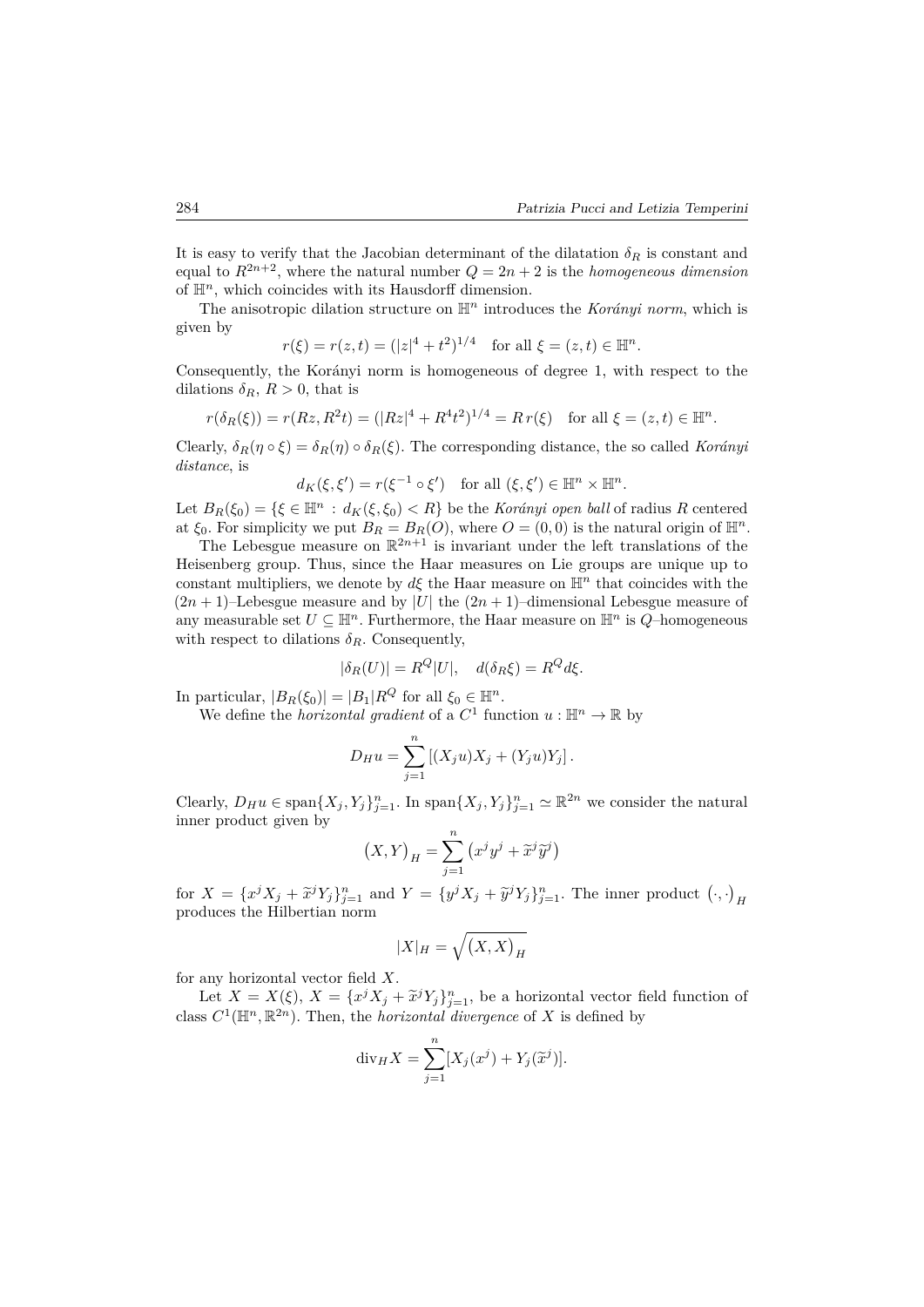Similarly, if  $u \in C^2(\mathbb{H}^n)$ , then the *Kohn–Spencer Laplacian* in  $\mathbb{H}^n$ , or equivalently the *horizontal Laplacian*, or the *sub–Laplacian*, of *u* is

$$
\Delta_H u = \sum_{j=1}^n (X_j^2 + Y_j^2) u
$$
  
= 
$$
\sum_{j=1}^n \left( \frac{\partial^2}{\partial x_j^2} + \frac{\partial^2}{\partial y_j^2} + 4y_j \frac{\partial^2}{\partial x_j \partial t} - 4x_j \frac{\partial^2}{\partial y_j \partial t} \right) u + 4|z|^2 \frac{\partial^2 u}{\partial t^2}.
$$

According to the celebrated Theorem 1.1 and the terminology due to Hörmander in [18], the operator  $\Delta_H$  is *hypoelliptic*. In particular,  $\Delta_H u = \text{div}_H D_H u$  for each  $u \in C^2(\mathbb{H}^n)$ .

A well known generalization of the Kohn–Spencer Laplacian is the *horizontal p*–*Laplacian* on the Heisenberg group,  $p \in (1, \infty)$ , defined by

$$
\Delta_{H,p}\varphi = \text{div}_H(|D_H\varphi|_H^{p-2}D_H\varphi) \quad \text{ for all } \varphi \in C_c^{\infty}(\mathbb{H}^n).
$$

#### 3. PROOF OF THEOREM 1.1

From now on we require that the structural assumptions  $(w_1)$  and  $(K_1)$  hold and that  $1 < p \leq q < Q$ , without further mentioning unless necessary. Observe that (weak) solutions of  $(\mathcal{E})$  correspond to critical points of the associated Euler–Lagrange functional  $I_{\lambda}$ , with  $I_{\lambda}: S^{1,p}(\mathbb{H}^n) \to \mathbb{R}$  defined by

$$
I_{\lambda}(u) = \frac{1}{p} \|D_H u\|_p^p - \frac{\lambda}{q} \|u\|_{q,w}^q - \frac{1}{p^*} \|u\|_{p^*,K}^{p^*},
$$

where

$$
||u||_{q,w} = \left(\int_{\mathbb{H}^n} w(\xi) |u|^q d\xi\right)^{1/q}
$$
 and  $||u||_{p^*,K} = \left(\int_{\mathbb{H}^n} K(\xi) |u|^{p^*} d\xi\right)^{1/p^*}$ 

Note that  $I_\lambda$  is of class a  $C^1(S^{1,p}(\mathbb{H}^n))$  by the structural assumptions and

$$
\langle I'_{\lambda}(u),v\rangle=\langle u,v\rangle_p-\lambda\langle u,v\rangle_{q,w}-\langle u,v\rangle_{p^*,K}
$$

for any  $u, v \in S^{1,p}(\mathbb{H}^n)$ .

From here on  $\langle \cdot, \cdot \rangle$  simply denotes the dual pairing between  $S^{1,p}(\mathbb{H}^n)$  and its dual space  $[S^{1,p}(\mathbb{H}^n)]'$  and for brevity we put

$$
\langle u, v \rangle_p = \int_{\mathbb{H}^n} (|D_H u|_H^{p-2} D_H u, D_H v)_H d\xi, \quad \langle u, v \rangle_{q,w} = \int_{\mathbb{H}^n} w(\xi) |u|^{q-2} uv d\xi,
$$
  

$$
\langle u, v \rangle_{p^*, K} = \int_{\mathbb{H}^n} K(\xi) |u|^{p^*-2} uv d\xi.
$$

*.*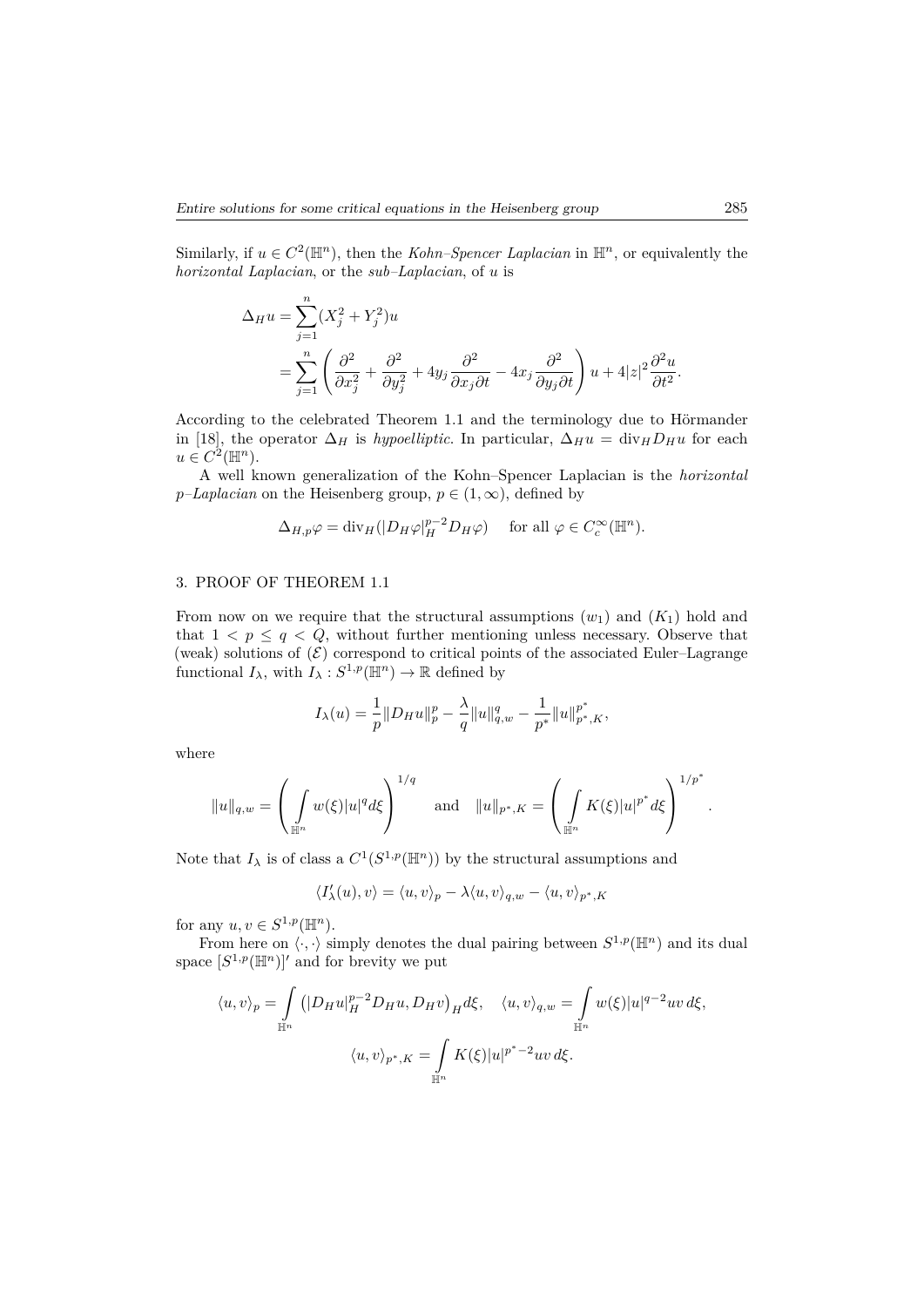The simplified notation is reasonable, since for all  $u \in S^{1,p}(\mathbb{H}^n)$  the functionals  $\langle u, \cdot \rangle_p$ ,  $\langle u, \cdot \rangle_{q,w}, \langle u, \cdot \rangle_{p^*,K}$  are linear and bounded on  $S^{1,p}(\mathbb{H}^n)$ .

Before studying equation  $(\mathcal{E})$ , let us recall the following, crucial inequality, originally proved by Simon in [31]. For all  $s \in (1,\infty)$  there exists  $\kappa > 0$ , depending only on *s*, such that

$$
|X - Y|_H^s \le \kappa \begin{cases} A_s(X, Y), & s \ge 2, \\ A_s(X, Y)^{s/2} \cdot (|X|^s + |Y|^s)^{(2-s)/2}, & 1 < s \le 2, \end{cases} \tag{3.1}
$$

where

$$
A_s(X,Y) = (|X|_H^{s-2}X - |Y|_H^{s-2}Y, X - Y)_H
$$

for all *X* and *Y* in the span of  $\{X_j, Y_j\}_{j=1}^n$ .

For later purposes, let us observe that the eigenvalue  $\lambda_1$  defined in (1.1) is strictly positive. Indeed, by  $(w_1)$ , the embedding  $S^{1,p}(\mathbb{H}^n) \hookrightarrow L^q(\mathbb{H}^n, wd\xi)$  is continuous. Therefore, there exists  $C = C(p, q, w) > 0$  such that

$$
\int_{\mathbb{H}^n} w(\xi)|v|^q d\xi \le C \|D_H v\|_p^p \text{ for any } v \in S^{1,p}(\mathbb{H}^n).
$$

Hence, passing to the infimum over  $v \in S^{1,p}(\mathbb{H}^n)$  we get

$$
\lambda_1 = \inf_{v \in S^{1,p}(\mathbb{H}^n)} \frac{\|D_H v\|_p^p}{\int_{\mathbb{H}^n} w(\xi) |v|^q d\xi} \ge \frac{1}{C} > 0.
$$

Let us recall that if  $\lambda > 0$  is fixed, a sequence  $(u_k)_k \subset S^{1,p}(\mathbb{H}^n)$  is a Palais–Smale sequence of  $I_{\lambda}$  at some real level *c*, if

$$
I_{\lambda}(u_k) \to c
$$
 and  $I'_{\lambda}(u_k) \to 0$  in  $[S^{1,p}(\mathbb{H}^n)]'$  as  $k \to \infty$ . (3.2)

**Lemma 3.1.** *Let*  $\lambda > 0$  *be such that* 

$$
\begin{cases} \lambda > 0, & \text{if } 1 < p < q < p^*, \\ 0 < \lambda < \lambda_1, & \text{if } 1 < p = q < p^*, \end{cases}
$$
 (3.3)

*where*  $\lambda_1$  *is defined in* (1.1)*, and let*  $(u_k)_k$  *be a Palais–Smale sequence for*  $I_\lambda$  *at some level*  $c > 0$ . Then, there exists  $u \in S^{1,p}(\mathbb{H}^n)$  such that, up to a subsequence,  $u_k \rightharpoonup u$ *weakly in*  $S^{1,p}(\mathbb{H}^n)$  *and u is a (weak) solution of*  $(\mathcal{E})$ *.* 

*Proof.* The proof is more or less classical, so we sketch it. Fix  $\lambda > 0$  as in (3.3). Let  $(u_k)_k \subset S^{1,p}(\mathbb{H}^n)$  be a Palais–Smale sequence of  $I_\lambda$  at a level  $c > 0$ . We start showing that  $(u_k)_k$  is bounded in  $S^{1,p}(\mathbb{H}^n)$ . Thanks to (3.2), as  $k \to \infty$ 

$$
c + o(1) \ge I_{\lambda}(u_k) - \begin{cases} \frac{1}{q} \langle I'_{\lambda}(u_k), u_k \rangle, & \text{if } 1 < p < q < p^*\\ \frac{1}{p^*} \langle I'_{\lambda}(u_k), u_k \rangle, & \text{if } 1 < p = q < p^* \end{cases}
$$
\n
$$
\ge \kappa \| D_H u_k \|_p^p
$$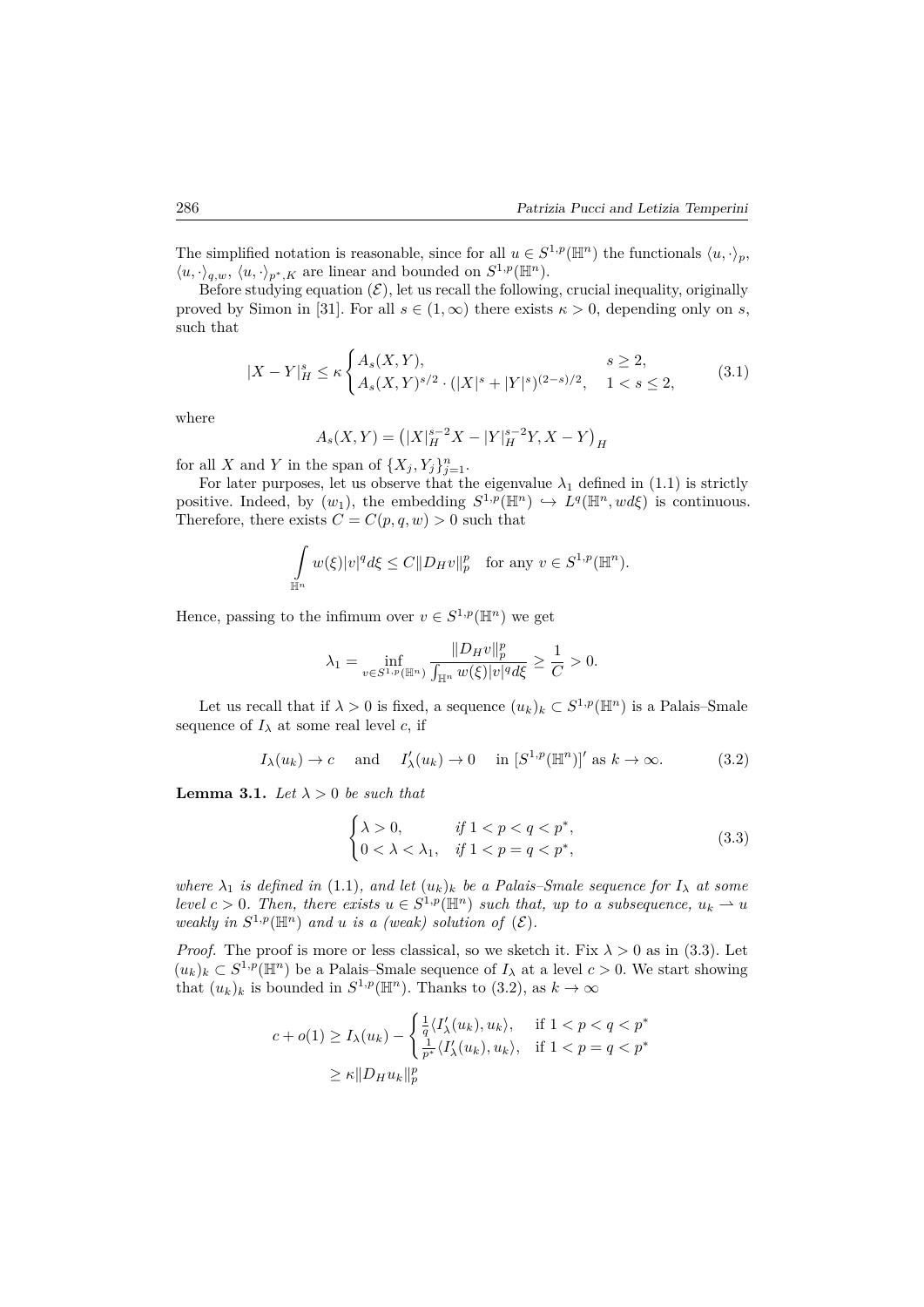by  $(K_1)$ ,  $(w_1)$  and the fact that  $1 < p \le q < p^*$ , where

$$
\kappa = \begin{cases} \frac{1}{p} - \frac{1}{q}, & \text{if } 1 < p < q < p^*, \\ \left(\frac{1}{p} - \frac{1}{p^*}\right) \left(1 - \frac{\lambda}{\lambda_1}\right), & \text{if } 1 < p = q < p^*. \end{cases}
$$

Consequently,  $(u_k)_k$  is bounded in  $S^{1,p}(\mathbb{H}^n)$ .

Thus, since  $S^{1,p}(\mathbb{H}^n)$  is a reflexive Banach space, in virtue of Proposition 1.202 of [12] and  $(w_1)$ , there exist  $u \in S^{1,p}(\mathbb{H}^n)$  and two bounded nonnegative Radon measures  $\mu$  and  $\nu$  on  $\mathbb{H}^n$ , such that, up to a subsequence, we have

$$
u_k \rightharpoonup u \text{ in } S^{1,p}(\mathbb{H}^n), \quad |D_H u_k|_H^{p-2} D_H u_k \rightharpoonup \Theta \text{ in } L^{p'}(\mathbb{H}^n; \mathbb{R}^{2n}),
$$
  
\n
$$
u_k \rightharpoonup u \text{ in } L^{p^*}(\mathbb{H}^n), \quad u_k \rightharpoonup u \text{ in } L^q(\mathbb{H}^n, wd\xi),
$$
  
\n
$$
u_k|_{p^* d\xi} \rightharpoonup \nu \text{ in } \mathcal{M}(\mathbb{H}^n), \quad |D_H u_k|_H^p d\xi \rightharpoonup \mu \text{ in } \mathcal{M}(\mathbb{H}^n),
$$
\n(3.4)

for some  $\Theta \in L^{p'}(\mathbb{H}^n;\mathbb{R}^{2n}).$ 

|*uk*|

It remains to see that  $u$  is a (weak) solution of  $(\mathcal{E})$ . In order to see that, fix any  $\varphi \in C_c^{\infty}(\mathbb{H}^n)$ . Then, we have

$$
o(1) = \langle I'_{\lambda}(u_k), \varphi \rangle = \langle u_k, \varphi \rangle_p - \lambda \langle u_k, \varphi \rangle_{q,w} - \langle u_k, \varphi \rangle_{p^*, K}.
$$

Now, by Proposition A.8 in [2], it is clear from (3.4) that  $|u_k|^{q-2}u_k \to |u|^{q-2}u$  in  $L^{q'}(\mathbb{H}^n, wd\xi)$ , and  $|u_k|^{p^*-2}u_k \to |u|^{p^*-2}u$  in  $L^{p^*'}(\mathbb{H}^n, Kd\xi)$ . Consequently, it follows straightly that

$$
\langle u_k, \varphi \rangle_{q,w} \to \langle u, \varphi \rangle_{q,w}, \quad \langle u_k, \varphi \rangle_{p^*,K} \to \langle u, \varphi \rangle_{p^*,K}.
$$

Let us now show that, passing to a subsequence if necessary,

$$
D_H u_k \to D_H u \quad \text{a.e. in } \mathbb{H}^n. \tag{3.5}
$$

The proof of the above fact follows the lines of Lemma 3.5 of [6], see also the proofs of Theorem 2.1 of [3], of Lemma 2 of [10] and of Step 1 of Theorem 4.4 of [2] in the Euclidean setting. However, in order to make the paper self contained, we report it here.

Fix  $R > 0$ . Let  $\varphi_R \in C_c^{\infty}(\mathbb{H}^n)$  be such that  $0 \leq \varphi_R \leq 1$  in  $\mathbb{H}^n$  and  $\varphi_R \equiv 1$  in  $B_R$ . Fix  $\varepsilon > 0$  and define for  $\xi \in \mathbb{H}^n$ 

$$
v_k^{\varepsilon}(\xi) = \begin{cases} u_k - u, & \text{if } |u_k - u| < \varepsilon, \\ \varepsilon \frac{u_k - u}{|u_k - u|}, & \text{if } |u_k - u| \ge \varepsilon. \end{cases}
$$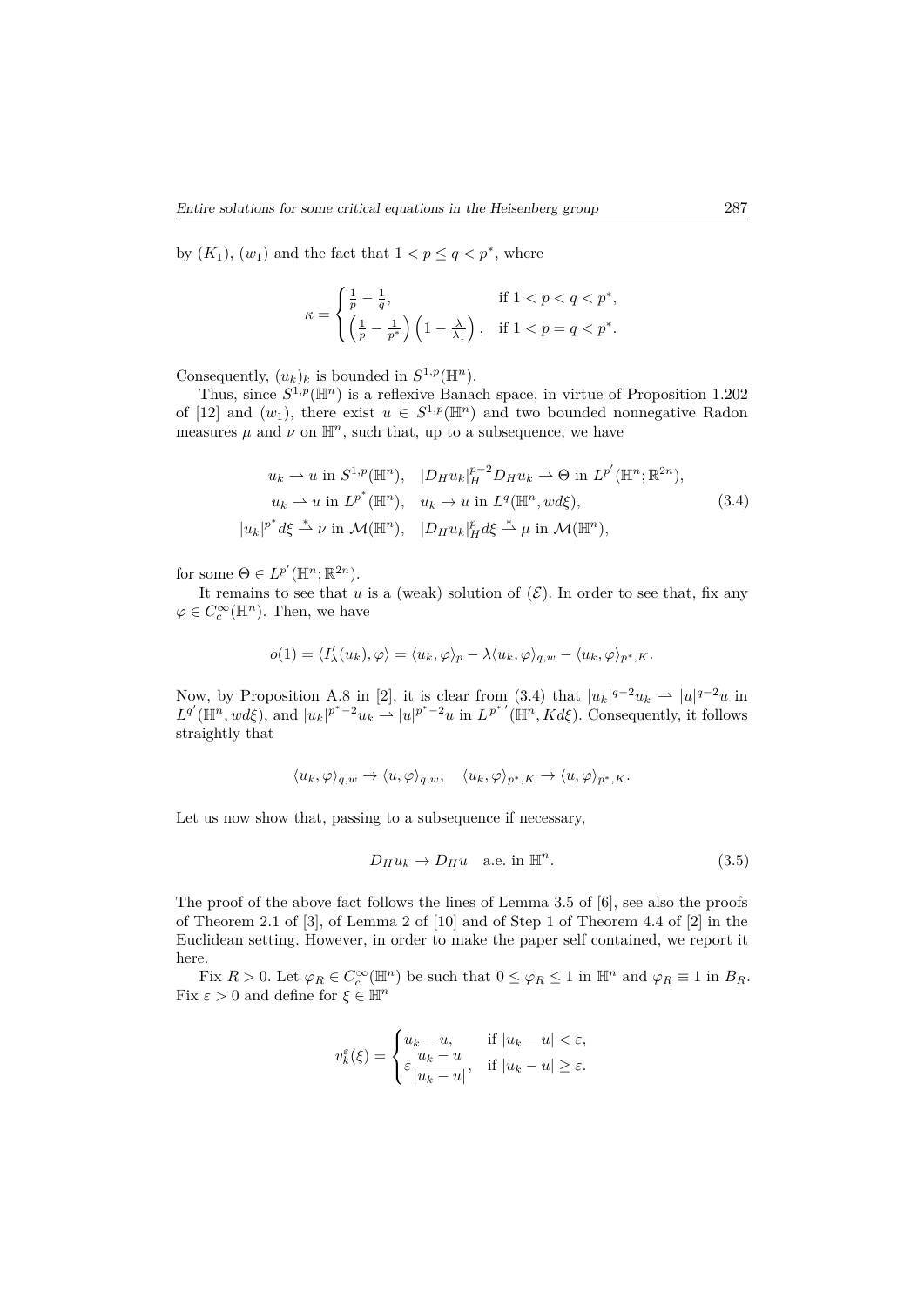Clearly,  $(\varphi_R v_k^{\varepsilon})_k$  is bounded in  $S^{1,p}(\mathbb{H}^n)$ . Hence, by (3.2), we get

$$
\int_{\mathbb{H}^n} \varphi_R \left( |D_H u_k|_H^{p-2} D_H u_k - |D_H u|_H^{p-2} D_H u, D_H v_k^{\varepsilon} \right)_H d\xi
$$
\n
$$
= - \int_{\mathbb{H}^n} v_k^{\varepsilon} \left( |D_H u_k|_H^{p-2} D_H u_k, D_H \varphi_R \right)_H d\xi
$$
\n
$$
- \int_{\mathbb{H}^n} \varphi_R \left( |D_H u|_H^{p-2} D_H u, D_H v_k^{\varepsilon} \right)_H d\xi
$$
\n
$$
+ \lambda \langle u_k, \varphi_R v_k^{\varepsilon} \rangle_{q,w} + \langle u_k, \varphi_R v_k^{\varepsilon} \rangle_{p^*,K} + o(1).
$$
\n(3.6)

Observe now that

$$
\int_{\mathbb{H}^n} v_k^{\varepsilon} (|D_H u_k|_H^{p-2} D_H u_k, D_H \varphi_R)_H d\xi \to 0 \quad \text{as } k \to \infty,
$$

since  $|v_k^{\varepsilon}D_H\varphi_R|_H \to 0$  in  $L^p(\text{supp}\,\varphi_R)$  and  $|D_Hu_k|_H^{p-2}D_Hu_k \to \Theta$  in  $L^{p'}(\mathbb{H}^n;\mathbb{R}^{2n})$ by (3.4). Moreover,  $D_H v_k^{\varepsilon} \rightharpoonup 0$  in  $L^p(\mathbb{H}^n; \mathbb{R}^{2n})$ , since  $u_k \rightharpoonup u$  in  $S^{1,p}(\mathbb{H}^n)$ , and so

$$
\int_{\mathbb{H}^n} \varphi_R(|D_H u|_H^{p-2} D_H u, D_H v_k^{\varepsilon})_H d\xi \to 0 \quad \text{as } k \to \infty,
$$

being  $|D_H u|_H^{p-2} D_H u \in L^{p'}(\mathbb{H}^n;\mathbb{R}^{2n})$ . Now, recalling that  $0 \leq \varphi_R \leq 1$  in  $\mathbb{H}^n$ , by the Hölder inequality, we obtain

$$
|\langle u_k, \varphi_R v_k^{\varepsilon} \rangle_{q,w}| \leq \int_{\text{supp }\varphi_R} w(\xi) |u_k|^{q-1} |v_k^{\varepsilon}| d\xi
$$
  

$$
\leq \varepsilon \int_{\text{supp }\varphi_R} w(\xi)^{1/q} \cdot w(\xi)^{1/q'} |u_k|^{q-1} d\xi
$$
  

$$
\leq \varepsilon \left( \int_{\text{supp }\varphi_R} w(\xi) d\xi \right)^{1/q} \cdot \left( \int_{\mathbb{H}^n} w(\xi) |u_k|^q d\xi \right)^{1/q'}
$$
  

$$
\leq \varepsilon C_{w, \varphi_R, q},
$$

since  $w \in L^1_{loc}(\mathbb{H}^n)$  by  $(w_1)$  and  $(u_k)_k$  is bounded in  $L^q(\mathbb{H}^n, wd\xi)$ . Similarly, since  $K \in L^{\infty}(\mathbb{H}^n) \subset L^1_{loc}(\mathbb{H}^n)$  by  $(K_1)$  and  $(u_k)_k$  is bounded in  $L^{p^*}(\mathbb{H}^n, Kd\xi)$ , then

$$
|\langle u_k, \varphi_R v_k^{\varepsilon} \rangle_{p^*, K}| \leq \varepsilon C_{K, \varphi_R, p^*}.
$$

Using the notations of (3.1), put

$$
A_p(D_H u_k, D_H u) = (|D_H u_k|_H^{p-2} D_H u_k - |D_H u|_H^{p-2} D_H u, D_H (u_k - u))_H.
$$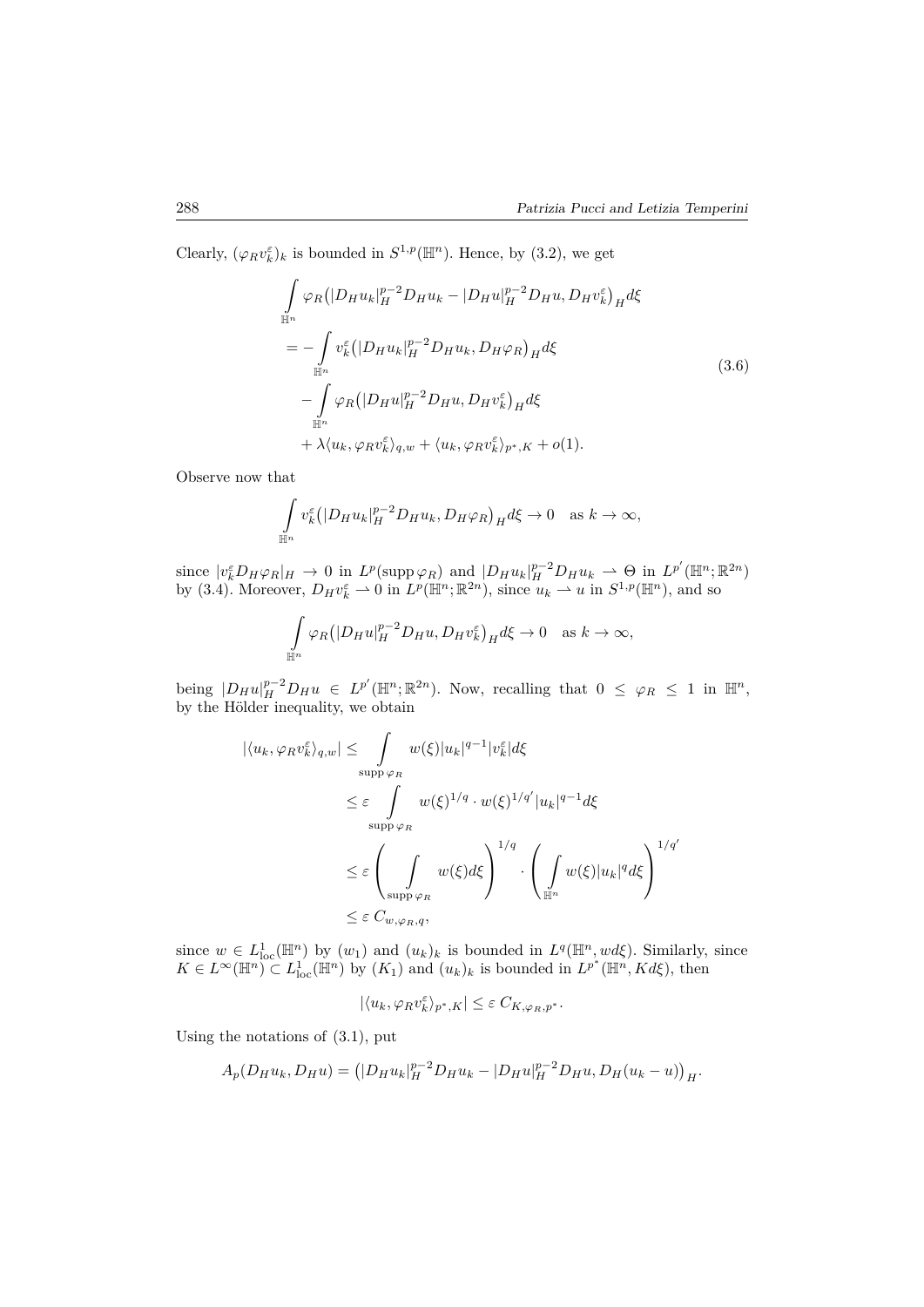By convexity  $A_p(D_Hu_k, D_Hu) \geq 0$  a.e. in  $\mathbb{H}^n$  and for all *k*. Consequently, the definitions of  $\varphi_R$  and  $v_k^{\varepsilon}$  yield

$$
\varphi_R\big(|D_H u_k|_H^{p-2}D_H u_k - |D_H u|_H^{p-2}D_H u, D_H v_k^{\varepsilon}\big)_H \ge 0
$$

a.e. in  $\mathbb{H}^n$ . Combining all these facts with  $(3.6)$ , we find that

$$
\limsup_{k \to \infty} \int_{B_R} (|D_H u_k|_H^{p-2} D_H u_k - |D_H u|_H^{p-2} D_H u, D_H v_k^{\varepsilon})_H d\xi
$$
\n
$$
= \limsup_{k \to \infty} \int_{B_R} \varphi_R (|D_H u_k|_H^{p-2} D_H u_k - |D_H u|_H^{p-2} D_H u, D_H v_k^{\varepsilon})_H d\xi
$$
\n
$$
\leq \limsup_{k \to \infty} \int_{\mathbb{H}^n} \varphi_R (|D_H u_k|_H^{p-2} D_H u_k - |D_H u|_H^{p-2} D_H u, D_H v_k^{\varepsilon})_H d\xi
$$
\n
$$
\leq \varepsilon (\lambda C_{w, \varphi_{R, q}} + C_{K, \varphi_{R, p^*}}) = \varepsilon C_R,
$$
\n(3.7)

where  $C_R = \lambda C_{w, \varphi_R, q} + C_{K, \varphi_R, p^*}$ , being  $\varphi_R \equiv 1$  in  $B_R$ . Note also that  $(A_p(D_Hu_k, D_Hu))_k$  is bounded in  $L^1(\mathbb{H}^n)$ . Indeed,

$$
0 \leq \int_{\mathbb{H}^n} A_p(D_H u_k, D_H u) d\xi
$$
  
\n
$$
\leq |||D_H u_k||_H^{p-2} D_H u_k - |D_H u|_H^{p-2} D_H u||_{p'} ||D_H u_k - D_H u||_p
$$
  
\n
$$
\leq C_0,
$$
\n(3.8)

where  $C_0$  is an appropriate constant, independent of  $k$ , since  $(D_H u_k)_k$  is bounded in  $L^p(\mathbb{H}^n;\mathbb{R}^{2n})$  and  $(|D_H u_k|_H^{p-2}D_H u_k)_k$  is bounded in  $L^{p'}(\mathbb{H}^n;\mathbb{R}^{2n})$ , as shown above. Fix  $\theta \in (0, 1)$ . Split the ball  $B_R$  into

$$
S_k^{\varepsilon}(R) = \{ \xi \in B_R : |u_k(\xi) - u(\xi)| \leq \varepsilon \}, \quad G_k^{\varepsilon}(R) = B_R \setminus S_k^{\varepsilon}(R).
$$

Clearly, Hölder's inequality gives

$$
\int_{B_R} A_p(D_H u_k, D_H u)^{\theta} d\xi \le \left( \int_{S_k^{\varepsilon}(R)} A_p(D_H u_k, D_H u) d\xi \right)^{\theta} |S_k^{\varepsilon}(R)|^{1-\theta} + \left( \int_{S_k^{\varepsilon}(R)} A_p(D_H u_k, D_H u) d\xi \right)^{\theta} |G_k^{\varepsilon}(R)|^{1-\theta},
$$

Finally, by (3.7), (3.8), the facts that  $D_H v_k^{\varepsilon} = D_H(u_k - u)$  in  $S_k^{\varepsilon}(R)$  and that  $|G_k^{\varepsilon}(R)| \to 0$  as  $k \to \infty$  by (3.4), we get

$$
0 \le \limsup_{k \to \infty} \int_{B_R} A_p(D_H u_k, D_H u)^{\theta} d\xi \le (\varepsilon C_R)^{\theta} |B_R|^{1-\theta}.
$$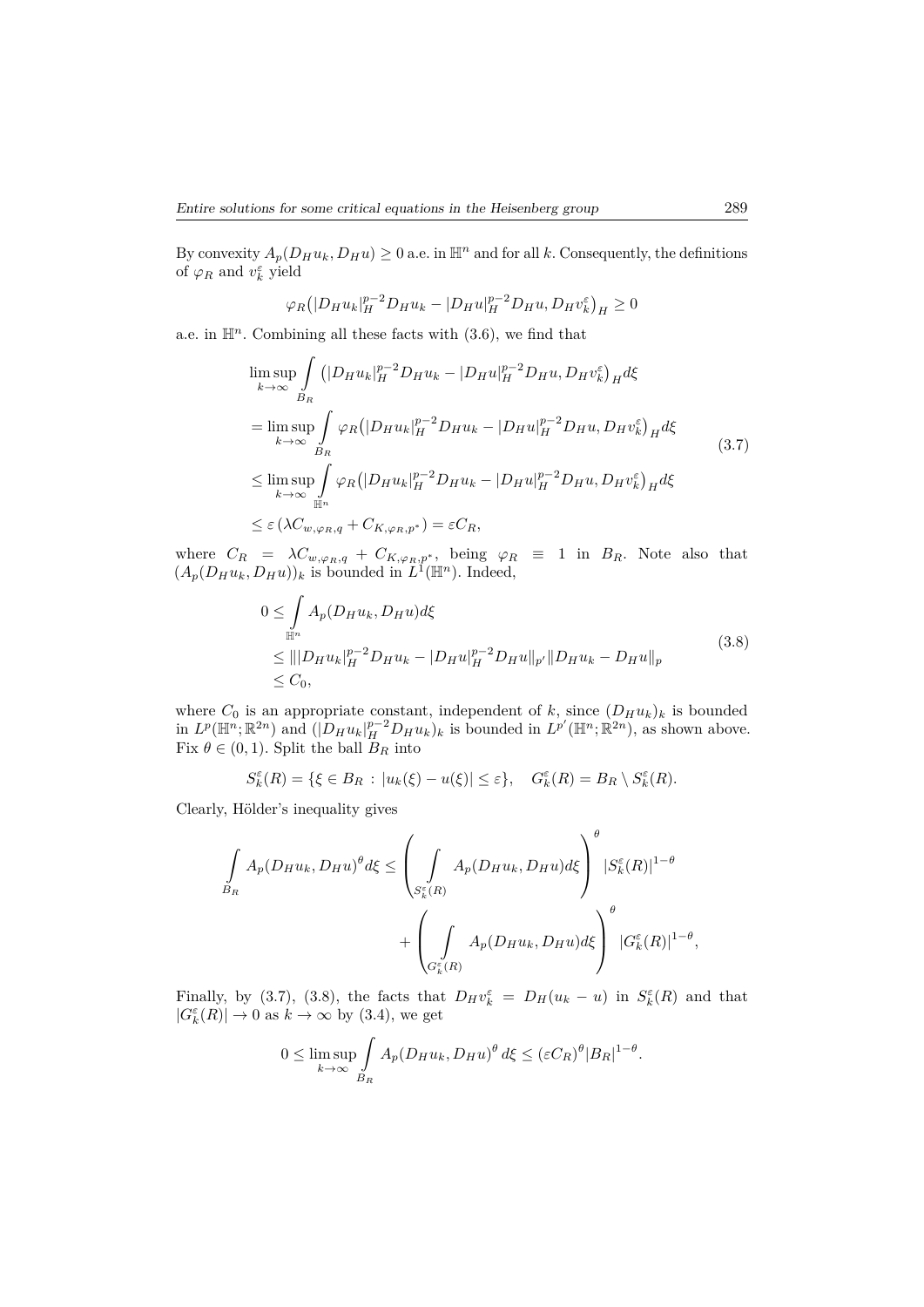*.*

Letting  $\varepsilon$  tend to  $0^+$ , we find that  $A_p(D_Hu_k, D_Hu)^{\theta} \to 0$  in  $L^1(B_R)$  and so, since  $R > 0$  is arbitrary, we deduce that, up to a subsequence,

$$
A_p(D_H u_k, D_H u) \to 0 \quad \text{a.e. in } \mathbb{H}^n
$$

Therefore, from Lemma 3 of [10], it follows the validity of (3.5), and the claim is proved.

In particular,  $|D_H u_k|_H^{p-2} D_H u_k \to |D_H u|_H^{p-2} D_H u$  a.e. in  $\mathbb{H}^n$ . Hence, Proposition A.7 of [2], thanks to (3.4) and (3.5), implies  $\Theta = |D_H u|_H^{p-2} D_H u$  a.e. in  $\mathbb{H}^n$ . A combination of all these facts yields that  $u$  is a solution of  $(\mathcal{E})$ .  $\Box$ 

Let us now show that the functional  $I_\lambda$  satisfies the  $(PS)_c$  condition at certain levels *c*.

**Lemma 3.2.** *Let*  $(u_k)_k \subset S^{1,p}(\mathbb{H}^n)$  *be a Palais–Smale sequence of*  $I_\lambda$  *at a level c, with* 

$$
c<\frac{C_{p^*}^{Q/p}}{Q}\|K\|_{\infty}^{(p-Q)/p}.
$$

*Then, up to a subsequence,*  $u_k \to u$  *in*  $S^{1,p}(\mathbb{H}^n)$  *for some*  $u \in S^{1,p}(\mathbb{H}^n)$ *.* 

*Proof.* Fix *c* as in the statement and let  $(u_k)_k \subset S^{1,p}(\mathbb{H}^n)$  be a Palais–Smale sequence of  $I_{\lambda}$  at level *c*, that is such that (3.2) holds. Without loss of generality, passing to an appropriate subsequence if necessary, from Lemma 3.3, we assume that for some  $u \in S^{1,p}(\mathbb{H}^n)$  all the convergences in (3.4) hold. Then, by Theorem 1.1 and Theorem 1.2 of [29], there exist an at most countable set *J*, a family of points  $\{\xi_i\}_{i\in J}\subset \mathbb{H}^n$ , two families of nonnegative numbers  $\{\mu_j\}_{j\in J}$  and  $\{\nu_j\}_{j\in J}$  such that if we define

$$
\nu_{\infty} = \lim_{R \to \infty} \limsup_{k \to \infty} \int_{B_R^c} |u_k|^{p^*} d\xi, \quad \mu_{\infty} = \lim_{R \to \infty} \limsup_{k \to \infty} \int_{B_R^c} |D_H u_k|_H^p d\xi,
$$

then,

$$
\nu = |u|^{p^*} d\xi + \sum_{j \in J} \nu_j \delta_{\xi_j}, \quad \mu \ge |D_H u|_H^p d\xi + \sum_{j \in J} \mu_j \delta_{\xi_j},
$$
  
\n
$$
\limsup_{k \to \infty} \int_{\mathbb{H}^n} |u_k|^{p^*} d\xi = \nu(\mathbb{H}^n) + \nu_{\infty},
$$
  
\n
$$
\limsup_{k \to \infty} \int_{\mathbb{H}^n} |D_H u_k|_H^p d\xi = \mu(\mathbb{H}^n) + \mu_{\infty},
$$
  
\n
$$
\nu_j^{p/p^*} \le \frac{\mu_j}{C_{p^*}} \text{ for all } j \in J, \quad \nu_{\infty}^{p/p^*} \le \frac{\mu_{\infty}}{C_{p^*}},
$$
\n(3.9)

where  $C_{p^*}$  is defined in (1.3), while  $\delta_{\xi_j}$  is the Dirac function at the point  $\xi_j$  of  $\mathbb{H}^n$ .

Let us first show the following crucial estimate

$$
\begin{cases} \nu_j \ge C_{p^*}^{Q/p} \|K\|_{\infty}^{-Q/p}, \ \mu_j = \nu_j K(\xi_j), & \text{if } K(\xi_j) > 0, \\ \nu_j = \mu_j = 0, & \text{if } K(\xi_j) = 0, \end{cases}
$$
\n(3.10)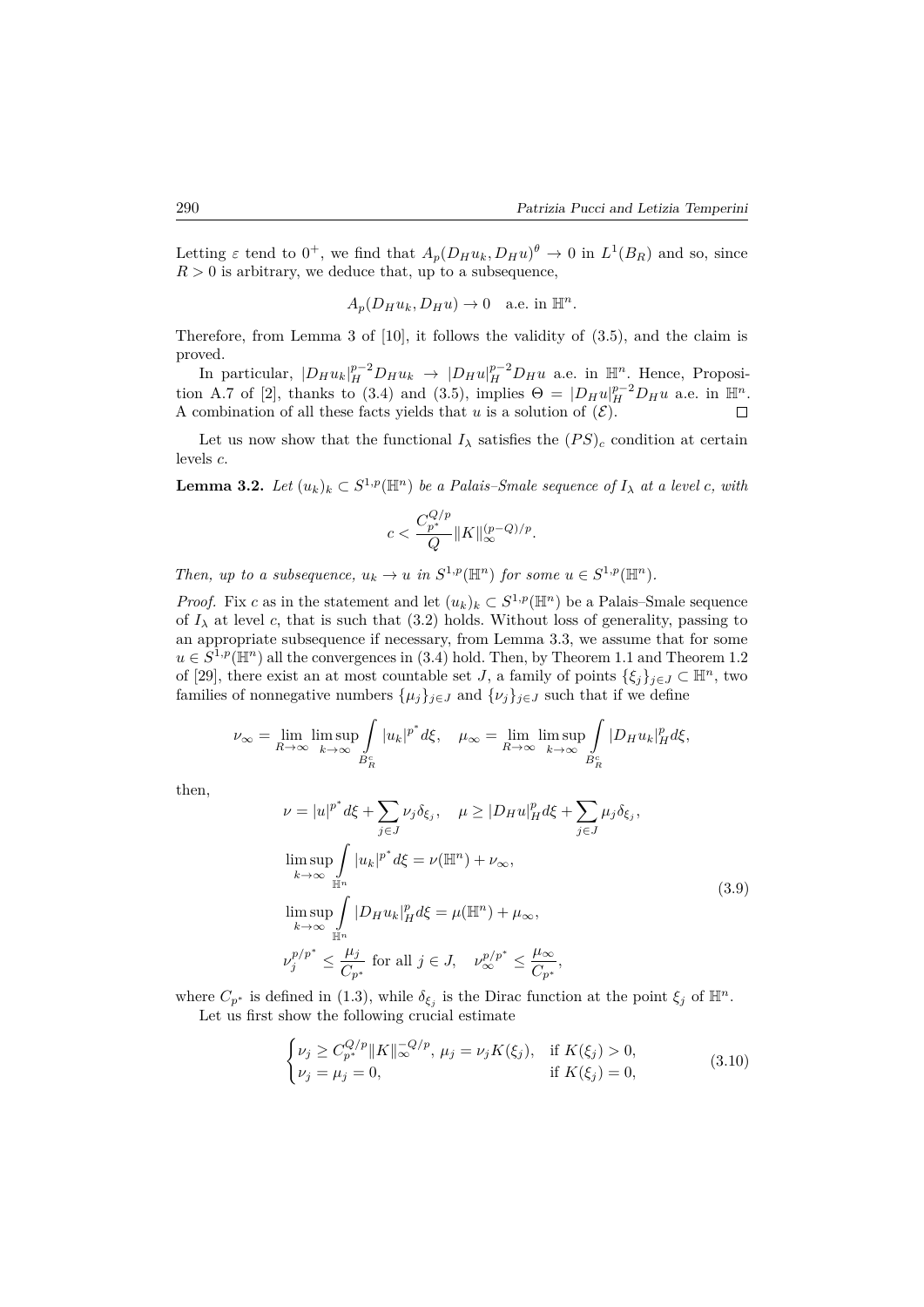To this aim, fix a test function  $\varphi \in C_c^{\infty}(\mathbb{H}^n)$ , such that  $0 \leq \varphi \leq 1$ ,  $\varphi \equiv 1$  in  $B_1$ , while  $\varphi \equiv 0$  in  $B_2^c$ , and  $||D_H\varphi||_{\infty} \leq 2$ . Take  $\varepsilon > 0$ . Fix  $j \in J$  and put  $\varphi_{\varepsilon,j}(\xi) =$  $\varphi(\delta_{1/\varepsilon}(\xi \circ \xi_j^{-1}))$ ,  $\xi \in \mathbb{H}^n$ , where  $\{\xi_j\}_j$  is introduced in (3.9). Then  $\varphi_{\varepsilon,j}u_k \in S^{1,p}(\mathbb{H}^n)$ and so  $\langle I'_{\lambda}(u_k), \varphi_{\varepsilon,j} u_k \rangle = o(1)$  as  $k \to \infty$  by (3.2). Therefore, as  $k \to \infty$ 

$$
o(1) = \int_{\mathbb{H}^n} (|D_H u_k|_H^{p-2} D_H u_k, D_H(\varphi_{\varepsilon,j} u_k))_H d\xi
$$
  

$$
- \lambda \int_{\mathbb{H}^n} w(\xi) |u_k|^q \varphi_{\varepsilon,j} d\xi - \int_{\mathbb{H}^n} K(\xi) |u_k|^{p^*} \varphi_{\varepsilon,j} d\xi
$$
  

$$
= \int_{\mathbb{H}^n} \{ (|D_H u_k|_H^{p-2} D_H u_k, D_H \varphi_{\varepsilon,j})_H u_k d\xi + \int_{\mathbb{H}^n} |D_H u_k|_H^p \varphi_{\varepsilon,j} d\xi
$$
  

$$
- \lambda \int_{\mathbb{H}^n} w(\xi) |u_k|^q \varphi_{\varepsilon,j} d\xi - \int_{\mathbb{H}^n} K(\xi) |u_k|^{p^*} \varphi_{\varepsilon,j} d\xi.
$$
 (3.11)

Now, since  $p/p^* + p/Q = 1$ , the Cauchy–Schwarz inequality and the Hölder inequality give

$$
\left| \int_{\mathbb{H}^n} (|D_H u_k|_H^{p-2} D_H u_k, D_H \varphi_{\varepsilon,j})_H u_k d\xi \right|
$$
  
\n
$$
\leq \int_{B(\xi_j, 2\varepsilon)} |D_H u_k|_H^{p-1} |u_k| \cdot |D_H \varphi_{\varepsilon,j}|_H d\xi
$$
  
\n
$$
\leq ||D_H u_k||_p^{p-1} \left( \int_{B(\xi_j, 2\varepsilon)} |u_k|^p \cdot |D_H \varphi_{\varepsilon,j}|_H^p d\xi \right)^{1/p}
$$
  
\n
$$
\leq ||D_H u_k||_p^{p-1} \left( \int_{B(\xi_j, 2\varepsilon)} |D_H \varphi_{\varepsilon,j}|_H^q d\xi \right)^{1/2} \cdot \left( \int_{B(\xi_j, 2\varepsilon)} |u_k|^{p^*} d\xi \right)^{1/p^*}
$$
  
\n
$$
\leq c_0 c_\varphi \left( \int_{B(\xi_j, 2\varepsilon)} |u_k|^{p^*} d\xi \right)^{1/p^*},
$$

where

$$
c_0 = \sup_{k \in \mathbb{N}} \| D_H u_k \|_p^{p-1} \quad \text{and} \quad c_\varphi = \left( \int_{B_1} |D_H \varphi(\eta)|_H^Q d\eta \right)^{1/Q},
$$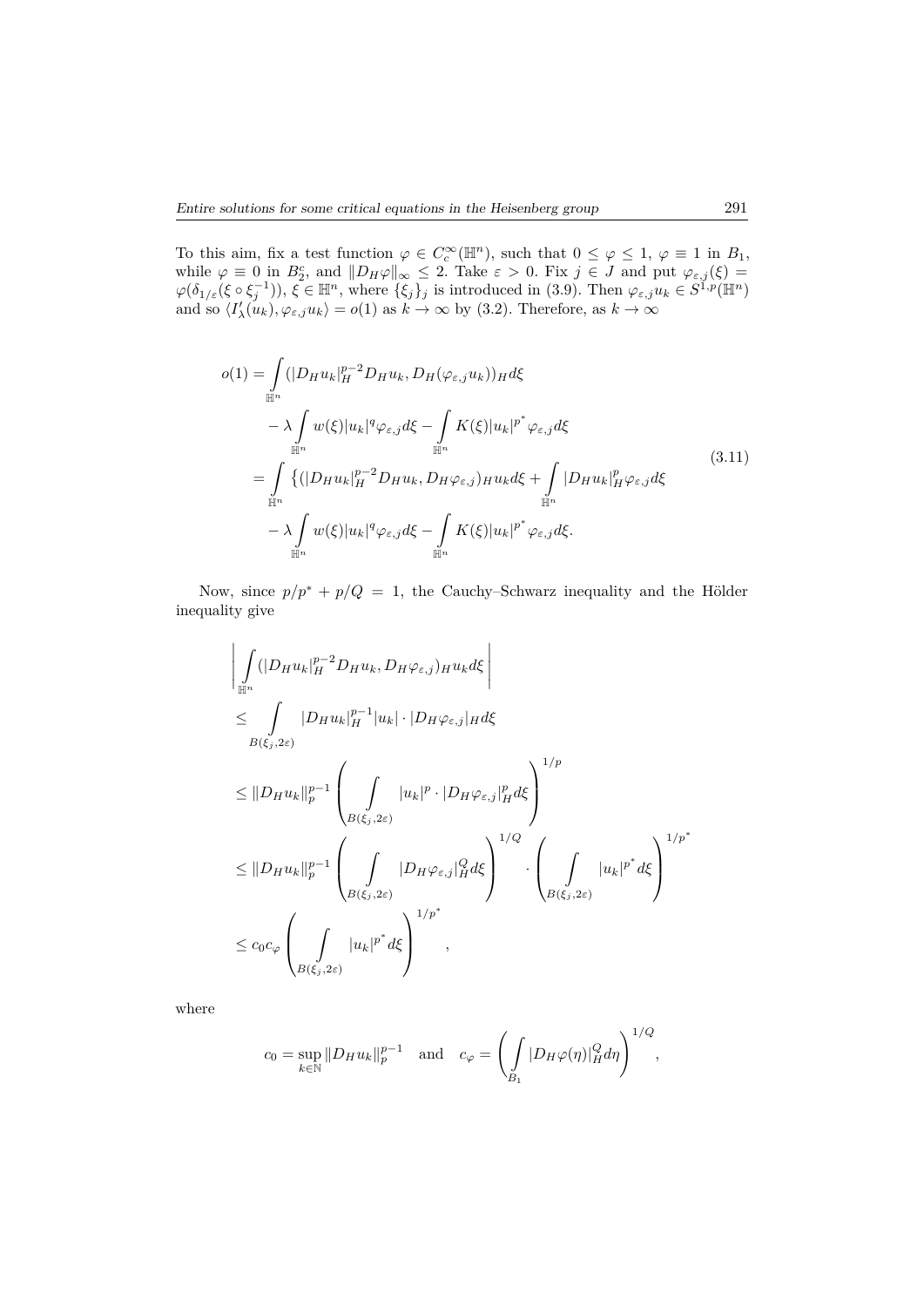being

$$
\int_{B_{\varepsilon}(\xi_j)} |D_H \varphi_{\varepsilon,j}(\xi)|_H^Q d\xi = \int_{B_{\varepsilon}(\xi_j)} \frac{1}{\varepsilon^Q} |D_H \varphi(\delta_{1/\varepsilon}(\xi \circ \xi_j^{-1}))|_H^Q d\xi = \int_{B_1} |D_H \varphi(\eta)|_H^Q d\eta.
$$

Here  $\eta = \delta_{1/\varepsilon} (\xi \circ \xi_j^{-1})$  is the change of variable, with  $d\eta = \varepsilon^{-Q} d\xi$ . Consequently,

$$
0 \leq \lim_{\varepsilon \to 0^{+}} \limsup_{k \to \infty} \left| \int_{\mathbb{H}^{n}} (|D_{H} u_{k}|_{H}^{p-2} D_{H} u_{k}, D_{H} \varphi_{\varepsilon,j})_{H} u_{k} d\xi \right|
$$
  

$$
\leq \lim_{\varepsilon \to 0^{+}} c_{0} c_{\varphi} \left( \int_{B(\xi_{j}, 2\varepsilon)} |u|^{p^{*}} d\xi \right)^{1/p^{*}} = 0.
$$
 (3.12)

Similarly, by  $(w_1)$  and  $(3.4)$ , as  $k \to \infty$ 

$$
0 \leq \int_{\mathbb{H}^n} w(\xi) |u_k|^q \varphi_{\varepsilon,j} d\xi \leq \int_{B(\xi_j, 2\varepsilon)} w(\xi) |u_k|^q d\xi
$$

$$
\to \int_{B(\xi_j, 2\varepsilon)} w(\xi) |u|^q d\xi,
$$

since  $1 < q < \mathfrak{m} < m < q^*$ . Therefore,

$$
\lim_{\varepsilon \to 0^+} \lim_{k \to \infty} \int_{\mathbb{H}^n} w(\xi) |u_k|^q \varphi_{\varepsilon,j} d\xi = 0.
$$
\n(3.13)

In conclusion, passing to the limit in  $(3.11)$ , using  $(3.4)$ ,  $(3.12)$  and  $(3.13)$ , we obtain the crucial formula for all  $j \in J$ 

$$
o(1)=\int\limits_{\mathbb H^n}\varphi_{\varepsilon,j}d\mu-\int\limits_{\mathbb H^n}K(\xi)\varphi_{\varepsilon,j}d\nu
$$

as  $\varepsilon \to 0^+$ , which in turns yields by  $(3.9)$ 

$$
\mu_j = K(\xi_j)\nu_j \quad \text{for all } j \in J.
$$

The above equality establishes that the concentration of the measure  $\mu$  cannot occur at points where  $K(\xi_i) = 0$ . In addiction, by (3.9), we also infer that  $\nu_j = 0$  if  $K(\xi_j) = 0$ , that is also the measure  $\nu$  cannot concentrate in those points. On the other hand, if  $K(\xi_i) > 0$ , again by (3.9) we get

$$
\nu_j \ge \left(\frac{C_{p^*}}{K(\xi_j)}\right)^{Q/p} \ge \left(\frac{C_{p^*}}{\|K\|_{\infty}}\right)^{Q/p},
$$

and so (3.10) is proved.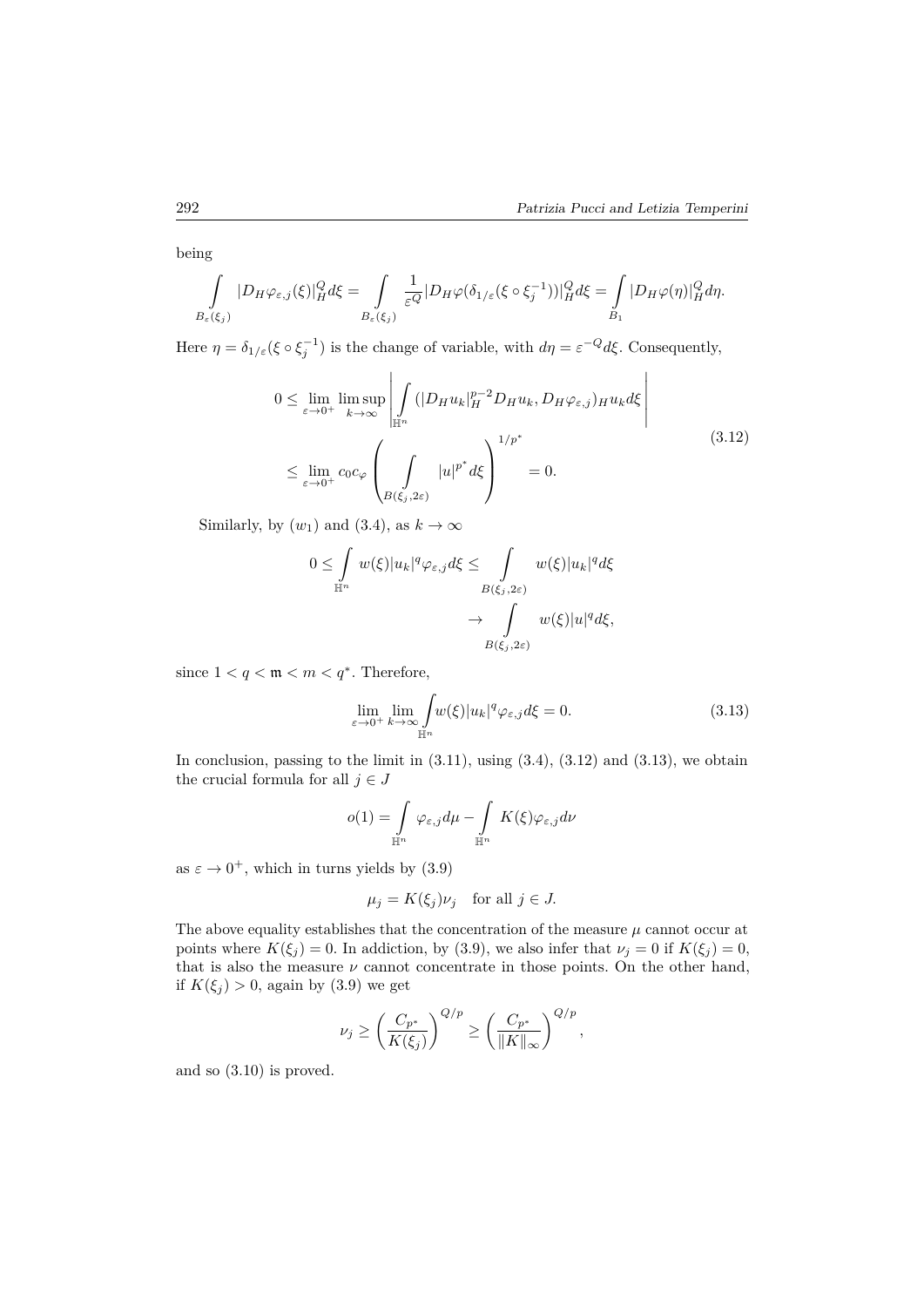Correspondingly, we show that

$$
\begin{cases} \nu_{\infty} \ge C_{p^*}^{Q/p} \|K\|_{\infty}^{-Q/p}, \ \mu_{\infty} = \nu_{\infty} K_{\infty}, & \text{if } K_{\infty} > 0, \\ \nu_{\infty} = \mu_{\infty} = 0, & \text{if } K_{\infty} = 0, \end{cases}
$$
\n(3.14)

where the quantity  $K_{\infty}$  is introduced in  $(K_1)$ .

To see that we take a function  $\chi \in C^{\infty}(\mathbb{H}^n)$  such that  $0 \leq \chi \leq 1$ ,  $\chi = 0$  in  $B_1$  and  $\chi = 1$  in  $B_2^c$ . Take  $R > 0$  and put

$$
\chi_R(\xi) = \chi(\delta_{1/R}(\xi)), \quad \xi \in \mathbb{H}^n.
$$

Note that  $\sup p \chi_R \subset B_R^c$  and  $\sup p D_H \chi_R \subset B_{2R} \setminus B_R$ . Clearly, the function  $\chi_R u_k \in S^{1,p}(\mathbb{H}^n)$  for any *k* and so  $\langle I'_{\lambda}(u_k), \chi_R u_k \rangle = o(1)$  as  $k \to \infty$  by (3.2) and the fact that  $(\chi_R u_k)_k$  is bounded in  $S^{1,p}(\mathbb{H}^n)$ . Hence, arguing as in (3.11) we obtain as  $k\to\infty$ 

$$
o(1) = \int_{\mathbb{H}^n} \left\{ (|D_H u_k|_H^{p-2} D_H u_k, D_H \chi_R)_{H} u_k d\xi + \int_{\mathbb{H}^n} |D_H u_k|_H^p \chi_R d\xi -\lambda \int_{\mathbb{H}^n} w(\xi) |u_k|^q \chi_R d\xi - \int_{\mathbb{H}^n} K(\xi) |u_k|^{p^*} \chi_R d\xi.
$$
 (3.15)

Arguing as above, the properties of  $\chi_R$ , the Cauchy–Schwarz inequality and the Hölder inequality give

$$
\left| \int_{\mathbb{H}^n} (|D_H u_k|_H^{p-2} D_H u_k, D_H \chi_R)_{H} u_k d\xi \right|
$$
  
\n
$$
\leq \int_{\mathbb{H}^n} |D_H u_k|_H^{p-1} |u_k| |D_H \chi_R|_H d\xi
$$
  
\n
$$
\leq ||D_H u_k||_p^{p-1} \left( \int_{B_{2R} \setminus B_R} |u_k|^p \cdot |D_H \chi_R|_H^p d\xi \right)^{1/p}
$$
  
\n
$$
\leq ||D_H u_k||_p^{p-1} \left( \int_{B_{2R} \setminus B_R} |D_H \chi_R|_H^Q d\xi \right)^{1/Q} \left( \int_{B_{2R} \setminus B_R} |u_k|^{p^*} d\xi \right)^{1/p^*}
$$
  
\n
$$
\leq c_0 c_\chi \left( \int_{B_{2R} \setminus B_R} |u_k|^{p^*} d\xi \right)^{1/p^*},
$$

where

$$
c_0 = \sup_{k \in \mathbb{N}} ||D_H u_k||_p^{p-1}
$$
 and  $c_\chi = \left(\int_{B_2 \setminus B_1} |D_H \chi(\eta)|_H^Q d\eta\right)^{1/Q}$ ,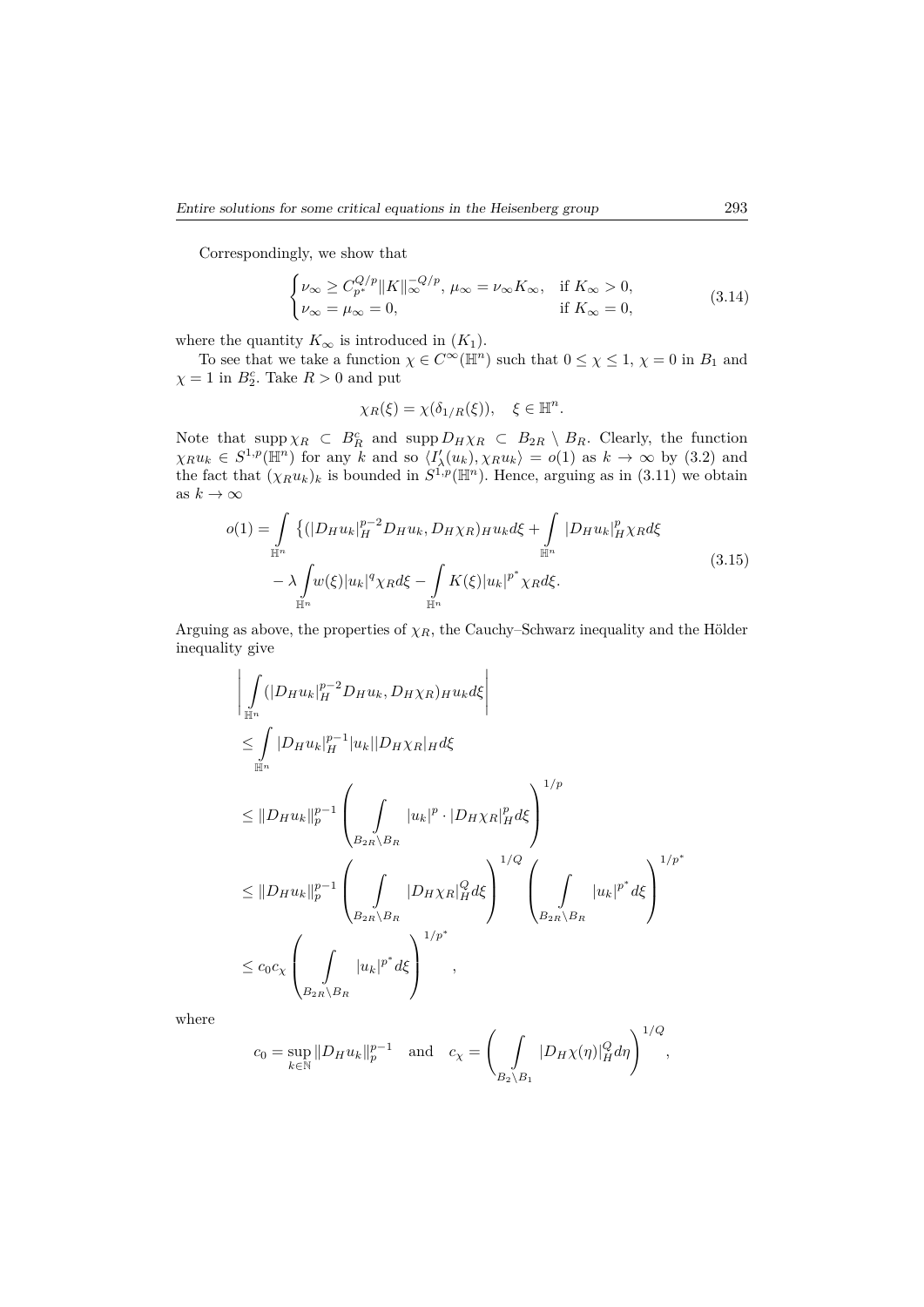being

$$
\int_{B_{2R}\setminus B_R} |D_H \chi_R(\xi)|_H^Q d\xi = \int_{B_{2R}\setminus B_R} \frac{1}{R^Q} |D_H \chi(\delta_{1/R}(\xi))|_H^Q d\xi
$$

$$
= \int_{B_2\setminus B_1} |D_H \chi(\eta)|_H^Q d\eta.
$$

Here  $\eta = \delta_{1/R}(\xi)$ , so that  $d\xi = R^Q d\eta$ . Consequently,

$$
0 \leq \lim_{R \to \infty} \limsup_{k \to \infty} \left| \int_{\mathbb{H}^n} (|D_H u_k|_H^{p-2} D_H u_k, D_H \chi_R) H u_k d\xi \right|
$$
  

$$
\leq \lim_{R \to \infty} c_0 c_\chi \left( \int_{B_{2R} \setminus B_R} |u|^{p^*} d\xi \right)^{1/p^*} = 0.
$$
 (3.16)

Now, observe that

$$
\int\limits_{B_{2R}^c} |D_H u_k|_H^p d\xi \leq \int\limits_{\mathbb H^n} |D_H u_k|_H^p \chi_R d\xi \leq \int\limits_{B_R^c} |D_H u_k|_H^p d\xi
$$

and so the definition of  $\mu_\infty$  implies

$$
\lim_{R \to \infty} \limsup_{k \to \infty} \int_{\mathbb{H}^n} |D_H u_k|_H^p \chi_R d\xi = \mu_\infty.
$$
\n(3.17)

Moreover, by  $(w_1)$  it easy to see that

$$
0 \le \lim_{R \to \infty} \limsup_{k \to \infty} \int_{\mathbb{H}^n} w(\xi) |u_k|^q \chi_R d\xi \le \lim_{R \to \infty} \int_{B_R^c} w(\xi) |u|^q d\xi = 0. \tag{3.18}
$$

Furthermore, we have

$$
\int_{\mathbb{H}^n} K(\xi) |u_k|^{p^*} \chi_R d\xi = K_\infty \int_{\mathbb{H}^n} |u_k|^{p^*} \chi_R d\xi + \int_{\mathbb{H}^n} (K(\xi) - K_\infty) |u_k|^{p^*} \chi_R d\xi,
$$

where arguing as in  $(3.17)$  for  $\nu$ , we see that

$$
\lim_{R \to \infty} \limsup_{k \to \infty} \int_{\mathbb{H}^n} |u_k|^{p^*} \chi_R d\xi = \nu_{\infty}.
$$

On the other hand, by  $(K_1)$  for any  $\delta > 0$  there exists  $\bar{R} = \bar{R}(\delta) > 0$  such that for all  $\xi \in \mathbb{H}^n$ , with  $r(\xi) \geq R$ , we have

$$
|K(\xi) - K_{\infty}| \leq \frac{\delta}{M},
$$

where  $M = \sup_k ||u_k||_{p^*}^{p^*}.$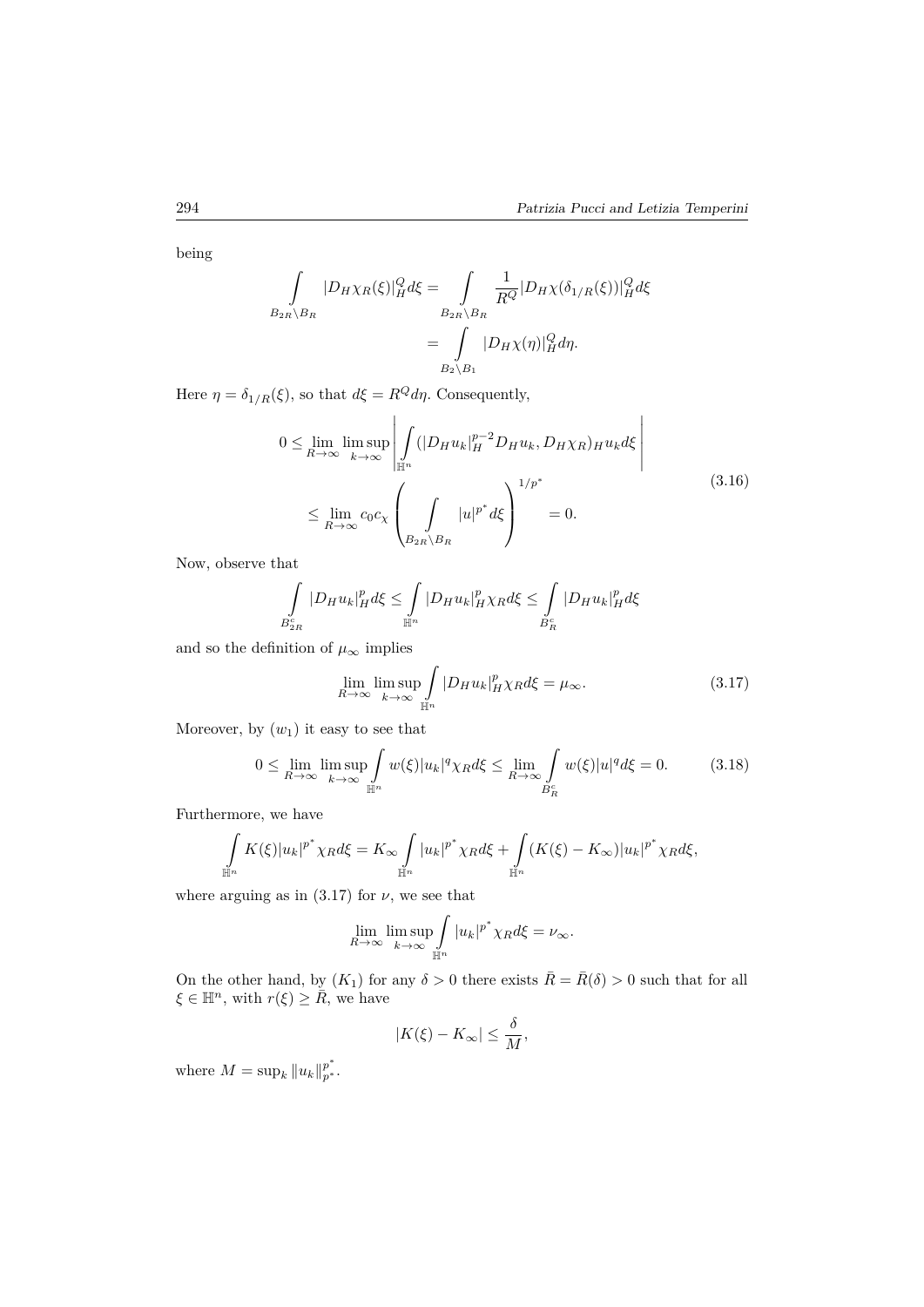Hence, for all  $R \geq \bar{R}$  we deduce

$$
\left| \int\limits_{\mathbb{H}^n} (K(\xi) - K_\infty) |u_k|^{p^*} \chi_R d\xi \right| \leq \frac{\delta}{M} \int\limits_{B_R^c} |u_k|^{p^*} d\xi \leq \delta
$$

and so

$$
\lim_{R \to \infty} \limsup_{k \to \infty} \int_{\mathbb{H}^n} (K(\xi) - K_{\infty}) |u_k|^{p^*} \chi_R d\xi = 0.
$$

Consequently,

$$
0 \le \lim_{R \to \infty} \limsup_{k \to \infty} \int_{\mathbb{H}^n} K(\xi) |u_k|^{p^*} \chi_R d\xi = K_\infty \nu_\infty. \tag{3.19}
$$

Then, recalling  $(3.15)$  and using  $(3.16)$ – $(3.19)$ , we obtain

$$
\mu_{\infty}=K_{\infty}\nu_{\infty},
$$

which yields (3.14).

It remains to show the strong convergence of the sequence  $(u_k)_k$ . Now, from  $(3.9)$ it follows that

$$
\limsup_{k \to \infty} \int_{\mathbb{H}^n} |D_H u_k|_H^p d\xi \ge \int_{\mathbb{H}^n} |D_H u|_H^p d\xi + \sum_{j \in J} \mu_j + \mu_\infty,\tag{3.20}
$$

and

$$
\limsup_{k \to \infty} \int_{\mathbb{H}^n} K(\xi) |u_k|^{p^*} d\xi = \int_{\mathbb{H}^n} K(\xi) |u_k|^{p^*} d\xi + \sum_{j \in J} \nu_j K(\xi_j) + \nu_\infty K_\infty. \tag{3.21}
$$

Finally, by (3.4),

$$
\lim_{k \to \infty} \int_{\mathbb{H}^n} w(\xi) |u_k|^q d\xi = \int_{\mathbb{H}^n} w(\xi) |u|^q d\xi.
$$
 (3.22)

Hence, combining  $(3.20)$ – $(3.22)$ , we have

$$
c = \lim_{k \to \infty} I_{\lambda}(u_k)
$$
  
\n
$$
= \lim_{k \to \infty} \left\{ \frac{1}{p} \int_{\mathbb{H}^n} |D_H u_k|_H^p d\xi - \frac{\lambda}{q} \int_{\mathbb{H}^n} w(\xi) |u_k|^q d\xi - \frac{1}{p^*} \int_{\mathbb{H}^n} K(\xi) |u_k|^{p^*} d\xi \right\}
$$
  
\n
$$
\geq \frac{1}{p} \int_{\mathbb{H}^n} |D_H u|_H^p d\xi - \frac{\lambda}{q} \int_{\mathbb{H}^n} w(\xi) |u|^q d\xi - \frac{1}{p^*} \int_{\mathbb{H}^n} K(\xi) |u|^{p^*} d\xi
$$
  
\n
$$
+ \frac{1}{p} \left( \sum_{j \in J} \mu_j + \mu_\infty \right) - \frac{1}{p^*} \left( \sum_{j \in J} \nu_j K(\xi_j) + \nu_\infty K_\infty \right)
$$
  
\n
$$
= I_{\lambda}(u) + \frac{1}{p} \left( \sum_{j \in J} \mu_j + \mu_\infty \right) - \frac{1}{p^*} \left( \sum_{j \in J} \nu_j K(\xi_j) + \nu_\infty K_\infty \right).
$$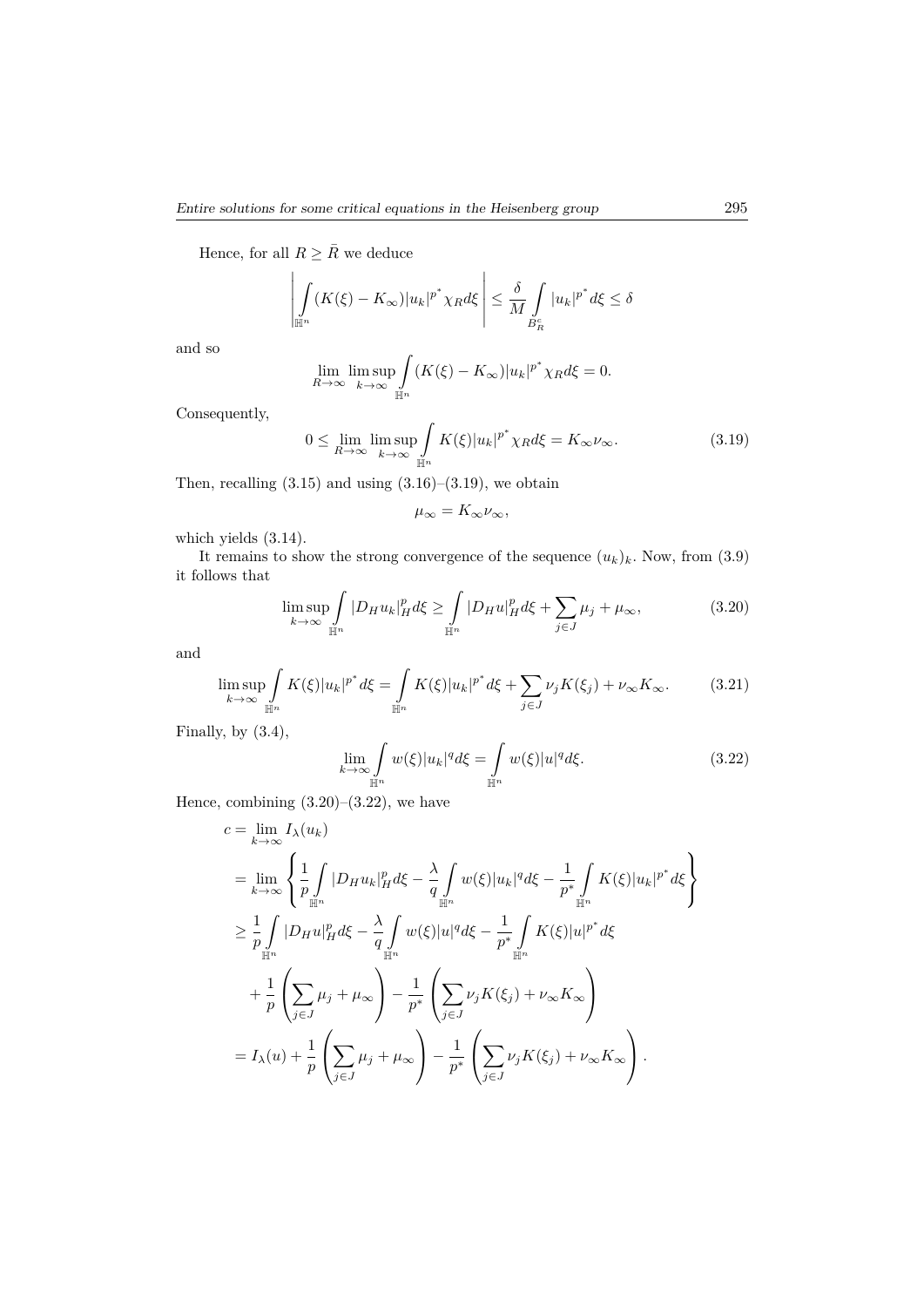Now, *u* is a solution of  $(\mathcal{E})$  thanks to Lemma 3.1 and so

$$
I_{\lambda}(u) = I_{\lambda}(u) - \frac{1}{q} \langle I'_{\lambda}(u), u \rangle
$$
  
=  $\left(\frac{1}{p} - \frac{1}{q}\right) ||D_H u||_p^p + \left(\frac{1}{q} - \frac{1}{p^*}\right) \int_{\mathbb{H}^n} K(\xi) |u|^{p^*} d\xi \ge 0.$ 

We claim that  $\nu_j = 0$  for all  $j \in J \cup \{\infty\}$ . Denote by

$$
\widetilde{J} = \{j \in J \cup \{\infty\} : \nu_j > 0 \text{ and } K(\xi_j) > 0\},\
$$

where for simplicity we put  $\xi_{\infty} = \infty$ . As already noted, if  $K(\xi_j) = 0$ , then from (3.10) and (3.14) we know that  $\nu_j = 0$ . Hence, if we show that  $\widetilde{J} = \emptyset$ , then the claim is proved. Assume by contradiction that  $\tilde{J} \neq \emptyset$ . Therefore, using (3.10) and (3.14)

$$
c \geq \frac{1}{p} \left( \sum_{j \in J} \mu_j + \mu_\infty \right) - \frac{1}{p^*} \left( \sum_{j \in J} \nu_j K(\xi_j) + \nu_\infty K_\infty \right)
$$
  
= 
$$
\frac{1}{Q} \sum_{j \in \widetilde{J}} \nu_j K(\xi_j) \geq \frac{C_{p^*}^{Q/p}}{Q} ||K||_{\infty}^{(p-Q)/p},
$$

which contradicts the main assumption on *c*. Consequently,  $\tilde{J} = \emptyset$ , that is  $\nu_j = \mu_j = 0$ for all  $j \in J \cup \{\infty\}$ .

In particular, the fact that  $\nu_j = 0$  for all  $j \in J$  implies that  $|u_k|^{p^*} d\xi \stackrel{*}{\rightharpoonup} \nu = |u|^{p^*} d\xi$ in  $\mathcal{M}(\mathbb{H}^n)$  by (3.9). Moreover, (3.9) and  $\nu_{\infty} = 0$  yield that

$$
\lim_{k \to \infty} \int_{\mathbb{H}^n} |u_k|^{p^*} d\xi = \nu(\mathbb{H}^n) + \nu_{\infty} = \int_{\mathbb{H}^n} |u|^{p^*} d\xi.
$$

On the other hand,  $u_k \to u$  a.e. in  $\mathbb{H}^n$ , so that an application of the Brezis–Lieb lemma [7] gives

$$
\lim_{k \to \infty} \int_{\mathbb{H}^n} |u_k - u|^{p^*} d\xi = 0.
$$

Now, since  $K \in L^{\infty}(\mathbb{H}^n)$ , we get as  $k \to \infty$ 

$$
0 \le \langle u_k, u_k - u \rangle_{p^*, K} = \int_{\mathbb{H}^n} K(\xi) |u_k|^{p^*-1} |u_k - u| d\xi
$$
  

$$
\le ||K||_{\infty} ||u_k||_{p^*}^{p^*-1} \left( \int_{\mathbb{H}^n} |u_k - u|^{p^*} d\xi \right)^{1/p^*} \to 0.
$$
 (3.23)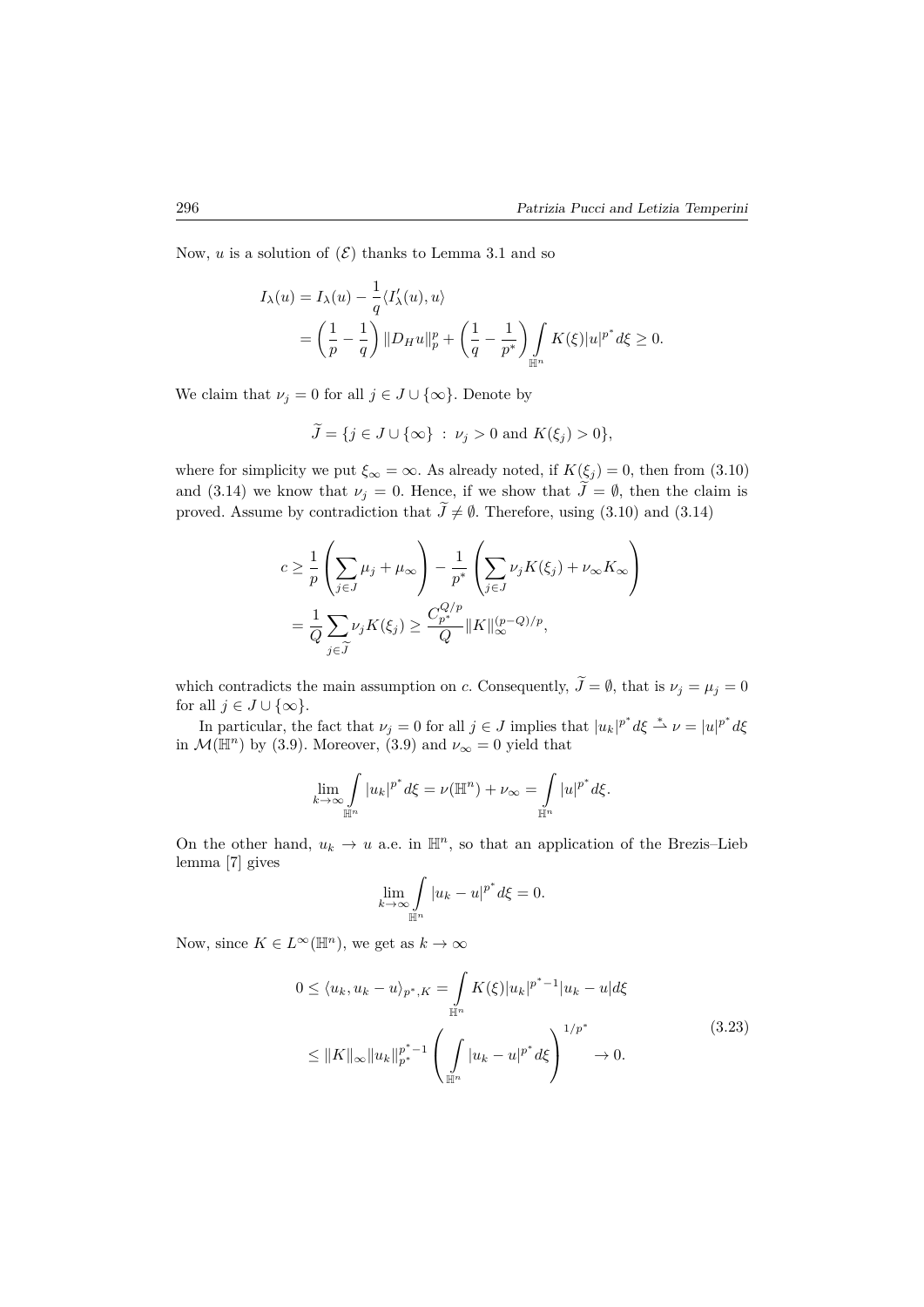A similar argument shows that

$$
0 \le \langle u, u_k - u \rangle_{p^*, K} = \int_{\mathbb{H}^n} K(\xi) |u|^{p^*-1} |u_k - u| d\xi \to 0,
$$
  
\n
$$
0 \le \langle u_k, u_k - u \rangle_{q,w} = \int_{\mathbb{H}^n} w(\xi) |u_k|^{q-1} |u_k - u| d\xi \to 0,
$$
  
\n
$$
0 \le \langle u, u_k - u \rangle_{q,w} = \int_{\mathbb{H}^n} w(\xi) |u|^{q-1} |u_k - u| d\xi \to 0
$$
\n(3.24)

as  $k \to \infty$ .

Recall that  $\langle I'_{\lambda}(u_k), u_k - u \rangle = o(1)$  as  $k \to \infty$  by (3.23) and (3.24). Moreover,  $\langle I'_{\lambda}(u), u_k - u \rangle = 0$  for all *k*, since *u* is a solution of  $(\mathcal{E})$  by Lemma 3.1. Consequently,

$$
o(1) = \langle I'_{\lambda}(u_k), u_k - u \rangle - \langle I'_{\lambda}(u), u_k - u \rangle
$$
  
\n
$$
= \int_{\mathbb{H}^n} (|D_H u_k|_H^{p-2} D_H u_k - |D_H u|_H^{p-2} D_H u, D_H u_k - D_H u)_H d\xi
$$
  
\n
$$
= \int_{\mathbb{H}^n} A_p(D_H u_k, D_H u) d\xi,
$$
\n(3.25)

using the notation introduced in (3.1). Let us now distinguish two different cases. *Case*  $p \ge 2$ . By (3.1) and (3.25), there exists  $\kappa > 0$ , depending only on p, such that

$$
\frac{1}{\kappa} \int\limits_{\mathbb{H}^n} |D_H u_k - D_H u|_H^p d\xi \le \int\limits_{\mathbb{H}^n} A_p(D_H u_k, D_H u) d\xi = o(1)
$$

as  $k \to \infty$ .

*Case*  $1 < p < 2$ . Again, by (3.1), (3.25) and the Hölder inequality, with  $p = 2/p$  and  $\mathfrak{p}' = 2/(2 - p)$ , there exists  $\kappa > 0$ , depending only on *p*, such that

$$
\frac{1}{\kappa} \int_{\mathbb{H}^n} |D_H u_k - D_H u|_H^p d\xi
$$
\n
$$
\leq \left\{ \int_{\mathbb{H}^n} A_p(D_H u_k, D_H u) d\xi \right\}^{p/2} \cdot \left\{ ||D_H u_k||_p^p + ||D_H u||_p^p \right\}^{(2-p)/2}
$$
\n
$$
\leq M^{(2-p)/2} \left\{ \int_{\mathbb{H}^n} A_p(D_H u_k, D_H u) d\xi \right\}^{p/2} = o(1)
$$

as  $k \to \infty$ , where  $||D_H u_k||_p^p + ||D_H u||_p^p \leq M$  for some nonnegative constant M.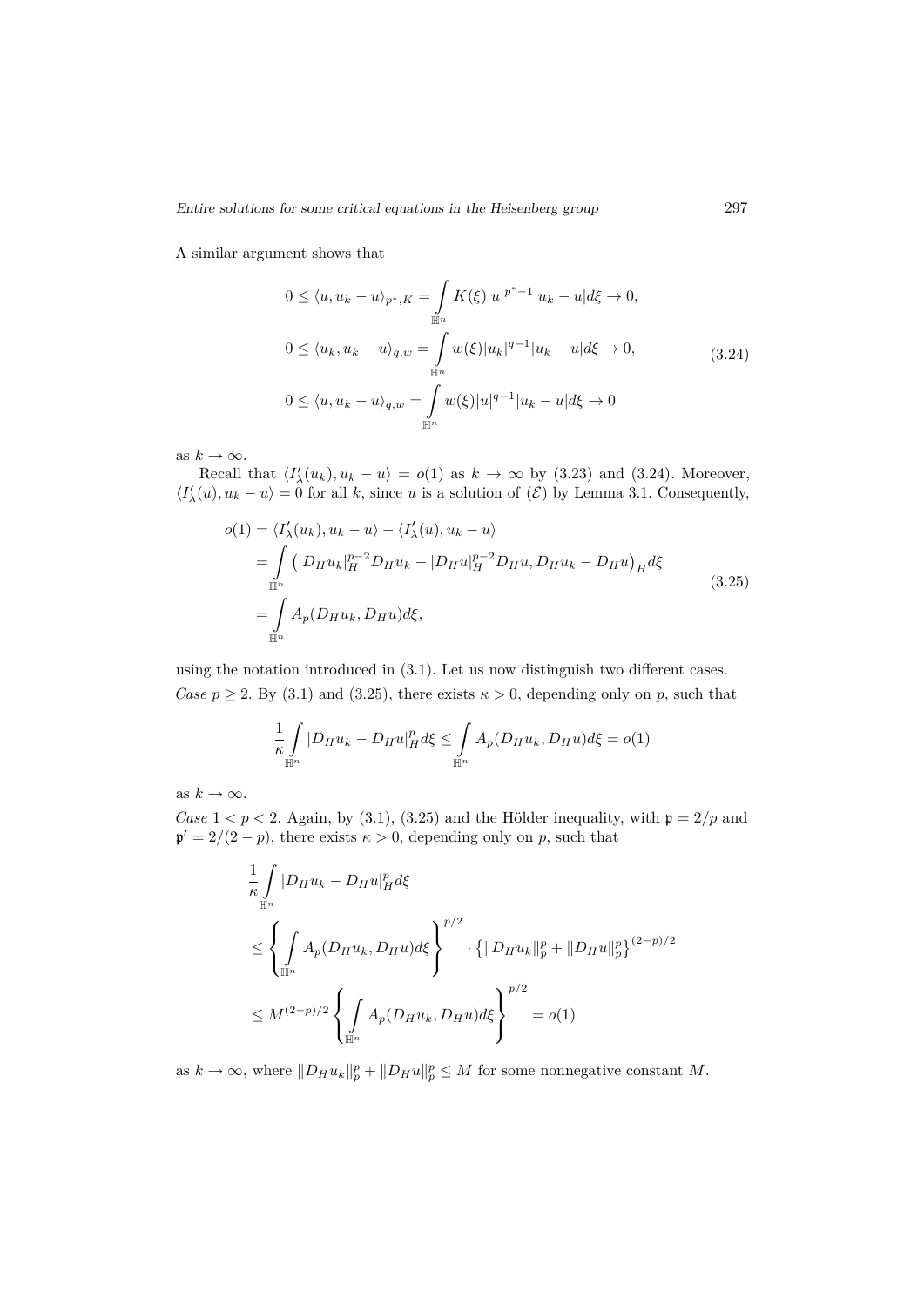$\Box$ 

Therefore, in all cases we get

$$
\int\limits_{\mathbb H^n}|D_Hu_k-D_Hu|_H^pd\xi\to 0
$$

as  $k \to \infty$ . Thus,  $u_k \to u$  in  $S^{1,p}(\mathbb{H}^n)$ , as required. This concludes the proof.

The next lemma shows that the functional  $I_\lambda$  satisfies the geometry of the mountain pass lemma. The proof is standard, see, e.g., Theorem 3.8 of [4] and Lemma 3.2 of [6]. However, for completeness we present it.

**Lemma 3.3.** *If*  $\lambda > 0$ *, then there exists a nonnegative function*  $e \in S^{1,p}(\mathbb{H}^n)$ *, independent of*  $\lambda$ *, such that*  $||D_He||_p \geq 2$  *and*  $I_\lambda(e) < 0$ *. If furthermore*  $\lambda$  *satisfies*  $(3.3)$ , then there exist  $\rho = \rho(\lambda) \in (0,1]$  and  $\jmath = \jmath(\lambda) > 0$  such that  $I_{\lambda}(u) \geq \jmath$  for any  $u \in S^{1,p}(\mathbb{H}^n)$ *, with*  $||D_Hu||_p = \rho$ *.* 

*Proof.* Fix  $\lambda > 0$  and take a nonnegative function  $v \in S^{1,p}(\mathbb{H}^n)$ , such that  $||D_Hv||_p = 1$ . Since  $1 < p \le q < p^*$ , we get as  $\tau \to \infty$ 

$$
I_{\lambda}(\tau v) \leq \frac{1}{p}\tau^{p} - \lambda \frac{||v||_{q,w}^{q}}{q}\tau^{q} - \frac{||v||_{p^{*},K}^{p^{*}}}{p^{*}}\tau^{p^{*}} \leq \frac{1}{p}\tau^{p} - \frac{||v||_{p^{*},K}^{p^{*}}}{p^{*}}\tau^{p^{*}} \to -\infty,
$$

by  $(K_1)$ . Hence, taking  $e = \tau_* v$ , with  $\tau_* > 0$  large enough, we obtain that  $||D_H e||_p \geq 2$ and  $I_\lambda(e) < 0$ . In particular, being  $K > 0$  a.e. in  $\mathbb{H}^n$  by  $(K_1)$ , the function *e* is independent of *λ*.

Now, fix any  $u \in S^{1,p}(\mathbb{H}^n)$ , with  $||D_Hu||_p \leq 1$ . By (1.1) and  $(K_1)$  we have

$$
I_{\lambda}(u) \geq \frac{1}{p} \|D_H u\|_p^p - \frac{\lambda}{q\lambda_1} \|D_H u\|_p^q - \frac{1}{p^*} \|K\|_{\infty}^{p^*} \|D_H u\|_p^{p^*}.
$$

Thus, setting

$$
\psi_\lambda(\tau) = \begin{cases} \frac{1}{p}\tau^p - \frac{\lambda}{q\lambda_1}\tau^q - \frac{1}{p^*}\|K\|_\infty^{p^*}\tau^{p^*}, & \text{if } 1 < p < q < p^*,\\ \frac{1}{p}\left(1 - \frac{\lambda}{\lambda_1}\right)\tau^p - \frac{1}{p^*}\|K\|_\infty^{p^*}\tau^{p^*}, & \text{if } 1 < p = q < p^*, \end{cases}
$$

we find some  $\rho \in (0,1]$  so small that  $\max_{\tau \in [0,1]} \psi_{\lambda}(\tau) = \psi_{\lambda}(\rho) > 0$ , since  $1 < p \leq q < p^*$ . It follows  $I_\lambda(u) \geq p = \psi_\lambda(\rho) > 0$  for any  $u \in S^{1,p}(\mathbb{H}^n)$ , with  $||D_Hu||_p = \rho.$  $\Box$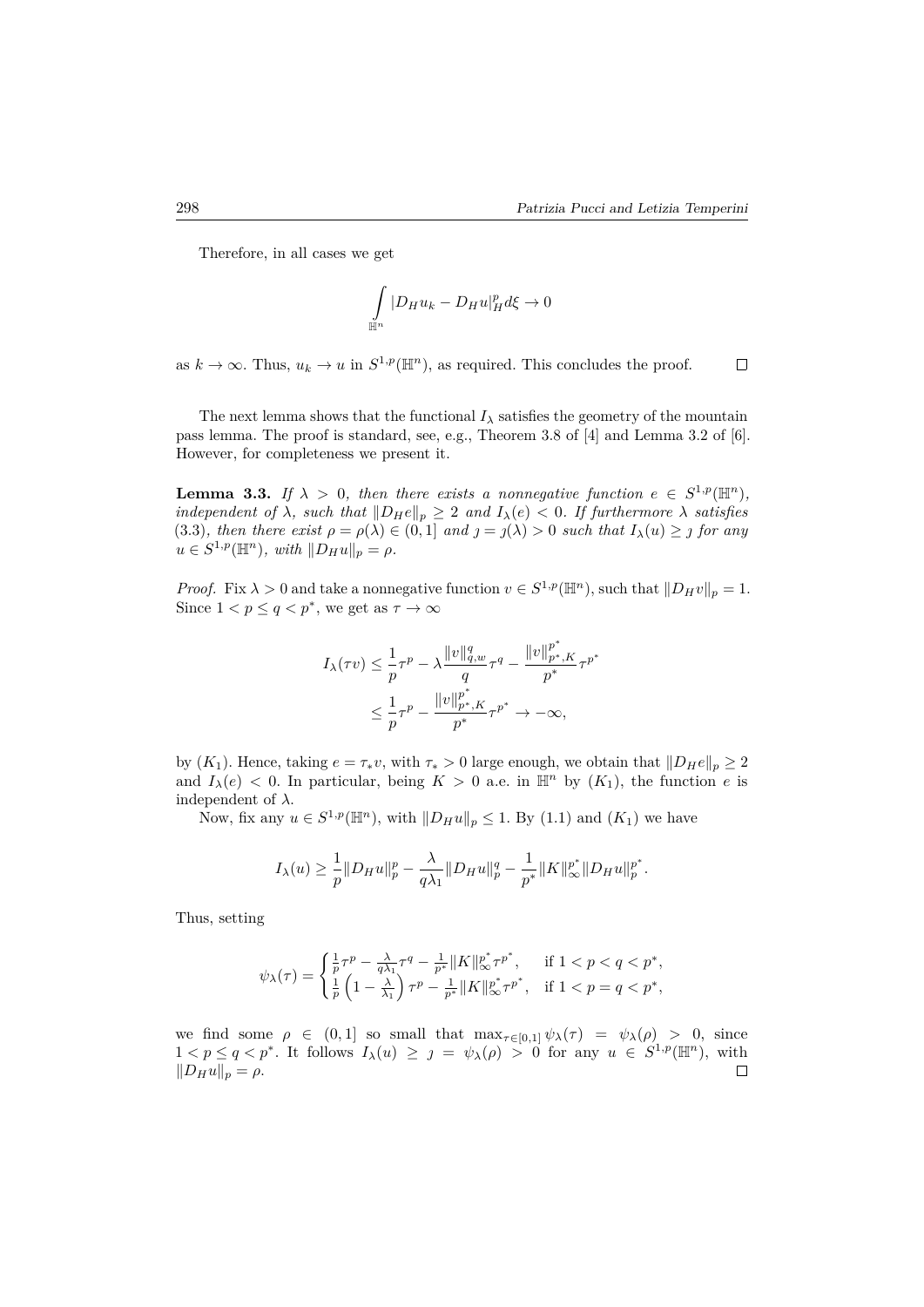Lemma 3.3 arises the positive special level

$$
c_{\lambda} = \inf_{\gamma \in \Gamma} \max_{\tau \in [0,1]} I_{\lambda}(\gamma(\tau))
$$
\n(3.26)

of  $I_\lambda$ , where

$$
\Gamma = \left\{ \gamma \in C([0,1], S^{1,p}(\mathbb{H}^n)) \, : \, \gamma(0) = 0, \ I_\lambda(e) < 0 \right\}
$$

for all  $\lambda > 0$  in the prescribed range (3.3). Moreover, Lemma 3.3 and the mountain pass lemma yield that there exists a Palais–Smale sequence  $(u_k)_k \subset S^{1,p}(\mathbb{H}^n)$  of  $I_\lambda$  at the level  $c_{\lambda}$  for all  $\lambda > 0$  satisfying (3.3).

Now we recall an asymptotic property of the levels  $c_{\lambda}$  as  $\lambda \to \infty$  in the case  $p < q < p^*$ , which is crucial in the proof of the Theorem 1.1. This result was obtained in a slightly more general context in [6], cf. Lemma 3.3.

**Lemma 3.4.** *Let*  $p < q < p^*$ . *Assume that*  $(w_1)$  *and*  $(H_1)$  *are satisfied. Then,* 

$$
\lim_{\lambda \to \infty} c_{\lambda} = 0,
$$

*where*  $c_{\lambda}$  *is defined* (3.26)*.* 

For the proof of Lemma 3.4 we refer to Lemma 3.3 of [6]. Finally, we are ready to prove the first main result of the paper, that is Theorem 1.1.

*Proof of Theorem* 1.1. First, Lemma 3.3 guarantees that the functional  $I_\lambda$  has the geometry of the mountain pass lemma. Thus,  $I_\lambda$  admits a Palais–Smale sequence  $(u_k)_k$ at level  $c_{\lambda}$  which, in virtue of Lemma 3.1, up to a subsequence, weakly converges to some limit  $u \in S^{1,p}(\mathbb{H}^n)$ , which is also a critical point of  $I_\lambda$ . Now, from Lemma 3.4 there exists  $\lambda^* > 0$  such that  $c_{\lambda} < C_{p^*}^{Q/p} Q^{-1} ||K||_{\infty}^{(p-Q)/p}$  for all  $\lambda \geq \lambda^*$ . Hence, for such  $\lambda$ s the functional  $I_{\lambda}$  satisfies the  $(PS)_{c_{\lambda}}$  condition by Lemma 3.2. Therefore, up to a subsequence,  $u_k \to u$  in  $S^{1,p}(\mathbb{H}^n)$  as  $k \to \infty$  and so *u* is a nontrivial solution of equation  $(\mathcal{E})$ .

Let us now turn to the case  $p = q$ .

*Proof of Theorem* 1.2*.* Here  $K \equiv 1$  and so  $||K||_{\infty}^{(p-Q)/p} = 1$ . Therefore, by Lemmas 3.3–3.2, it is sufficient now to show that there exists  $v \in S^{1,p}(\mathbb{H}^n)$  such that

$$
\sup_{\tau>0} I_{\lambda}(\tau v) < \frac{C_{p^*}^{Q/p}}{Q}.
$$

To this purpose, let us consider, as explained in the Introduction, an extremal  $U \in S^{1,p}(\mathbb{H}^n)$  for (1.2). Then, Theorem 1.2 of [24] yields the validity of (1.4), that is

$$
U(\xi) \sim r(\xi)^{\frac{p-Q}{p-1}} \quad \text{as } r(\xi) \to \infty.
$$

Clearly,  $U \in L^p(\mathbb{H}^n)$  by (1.4) and the assumption  $p^2 < Q$ . We can assume, up to a normalization, that *U* is such that

$$
||D_H U||_p^p = C_{p^*}^{Q/p}, \quad ||U||_{p^*}^{p^*} = C_{p^*}^{Q/p}.
$$
\n(3.27)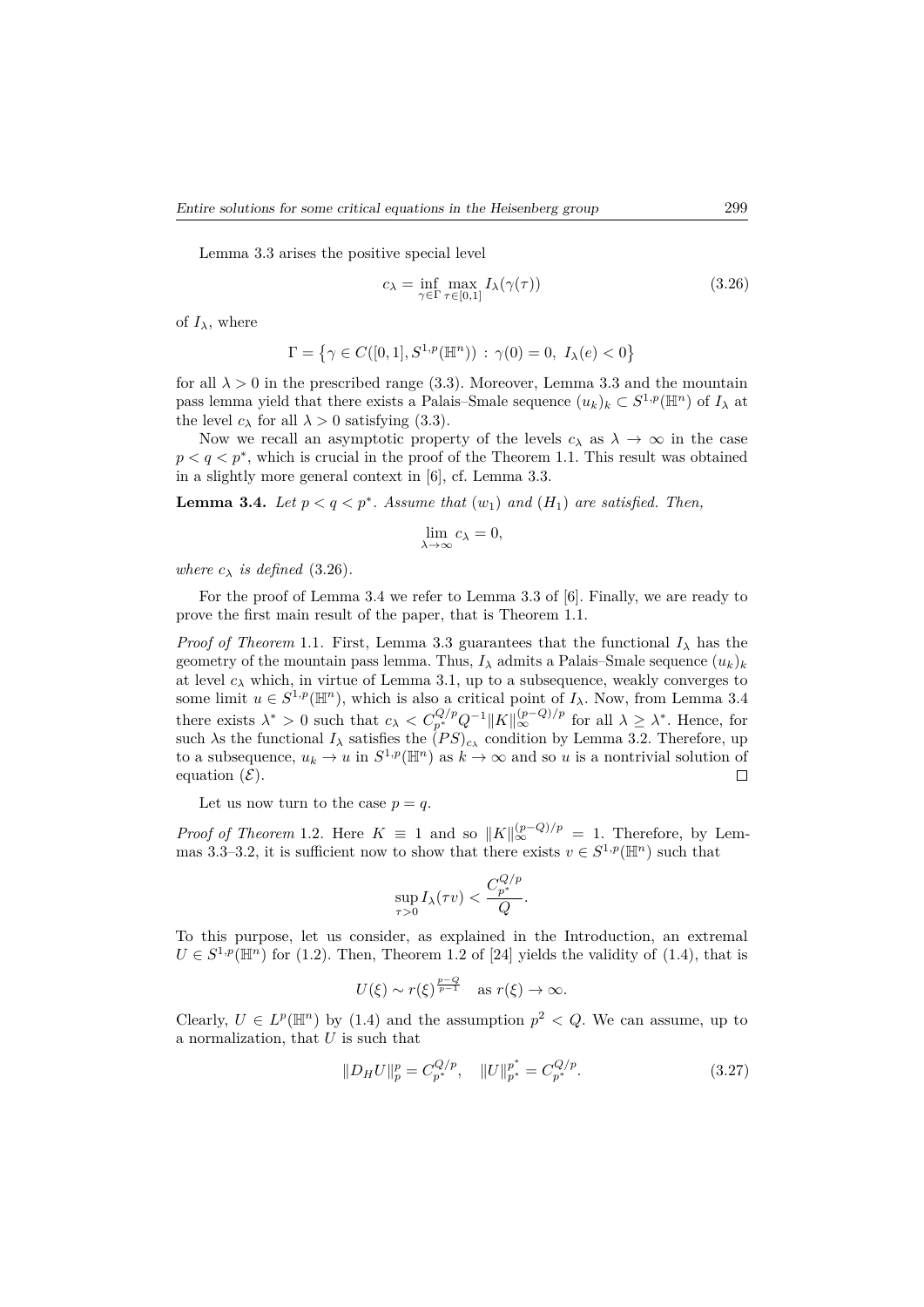Indeed, if  $||D_H U||_p^p = C_{p^*}^{Q/p}$ , then (1.3) and the fact that *U* is an extremal imply that

$$
||U||_{p^{*}}^{p^{*}} = \left(\frac{||D_{H}u||_{p}^{p}}{C_{p^{*}}}\right)^{p^{*}/p} = (C_{p^{*}}^{\frac{Q}{p}-1})^{p^{*}/p} = C_{p^{*}}^{Q/p}.
$$

Fix  $\varepsilon > 0$  and define

$$
U_{\varepsilon}(\xi) = \varepsilon^{-\frac{Q-p}{p}} U(\delta_{1/\varepsilon}(\xi_0^{-1} \circ \xi)) \quad \text{for all } \xi \in \mathbb{H}^n,
$$
\n(3.28)

where *ξ*<sup>0</sup> is the point introduced in (*w*2). It is easy to see that the norms in the Folland–Stein inequality (1.2) and the functionals in the variational problem (1.3) are invariant under the translations and the rescaling (3.28). Hence, from (3.27) we also infer that

$$
||D_H U_{\varepsilon}||_p^p = C_{p^*}^{Q/p}, \quad ||U_{\varepsilon}||_{p^*}^{p^*} = C_{p^*}^{Q/p}.
$$
\n(3.29)

We aim to prove that there exists  $\varepsilon_* > 0$  such that

$$
\sup_{\tau>0} I_{\lambda}(\tau U_{\varepsilon}) < \frac{C^{Q/p}_{p^*}}{Q}
$$

for all  $\varepsilon \leq \varepsilon_*$ . Now, using (3.29)

$$
I_{\lambda}(\tau U_{\varepsilon}) = \left(\frac{\tau^p}{p} - \frac{\tau^{p^*}}{p^*}\right) C_{p^*}^{Q/p} - \frac{\lambda \tau^p}{p} \int_{\mathbb{H}^n} w(\xi) |U_{\varepsilon}(\xi)|^p d\xi,
$$

and a simple change of variables,  $\eta = \delta_{1/\varepsilon} (\xi_0^{-1} \circ \xi)$ , so that  $d\xi = \varepsilon^Q d\eta$ , shows that

$$
\int_{\mathbb{H}^n} w(\xi) |U_{\varepsilon}(\xi)|^p d\xi = \varepsilon^p \int_{\mathbb{H}^n} w(\xi_0 \circ \delta_{\varepsilon}(\eta)) |U(\eta)|^p d\eta
$$
\n
$$
= \varepsilon^p \left[ w(\xi_0) \|U\|_p^p + \int_{\mathbb{H}^n} \left( w(\xi_0 \circ \delta_{\varepsilon}(\eta)) - w(\xi_0) \right) |U(\eta)|^p d\eta \right].
$$

Hence, from the fact that  $U \in L^p(\mathbb{H}^n)$ , we obtain by  $(w_2)$ 

$$
\int_{\mathbb{H}^n} w(\xi) |U_{\varepsilon}(\xi)|^p d\xi = \varepsilon^p w(\xi_0) ||U||_p^p + o(\varepsilon^p).
$$

Put

$$
\psi(\tau) = \frac{A}{p}\tau^p - \frac{B}{p^*}\tau^{p^*},
$$

where

$$
A = C_{p^*}^{Q/p} - \lambda \varepsilon^p w(\xi_0) \|U\|_p^p + o(\varepsilon^p), \quad B = C_{p^*}^{Q/p}
$$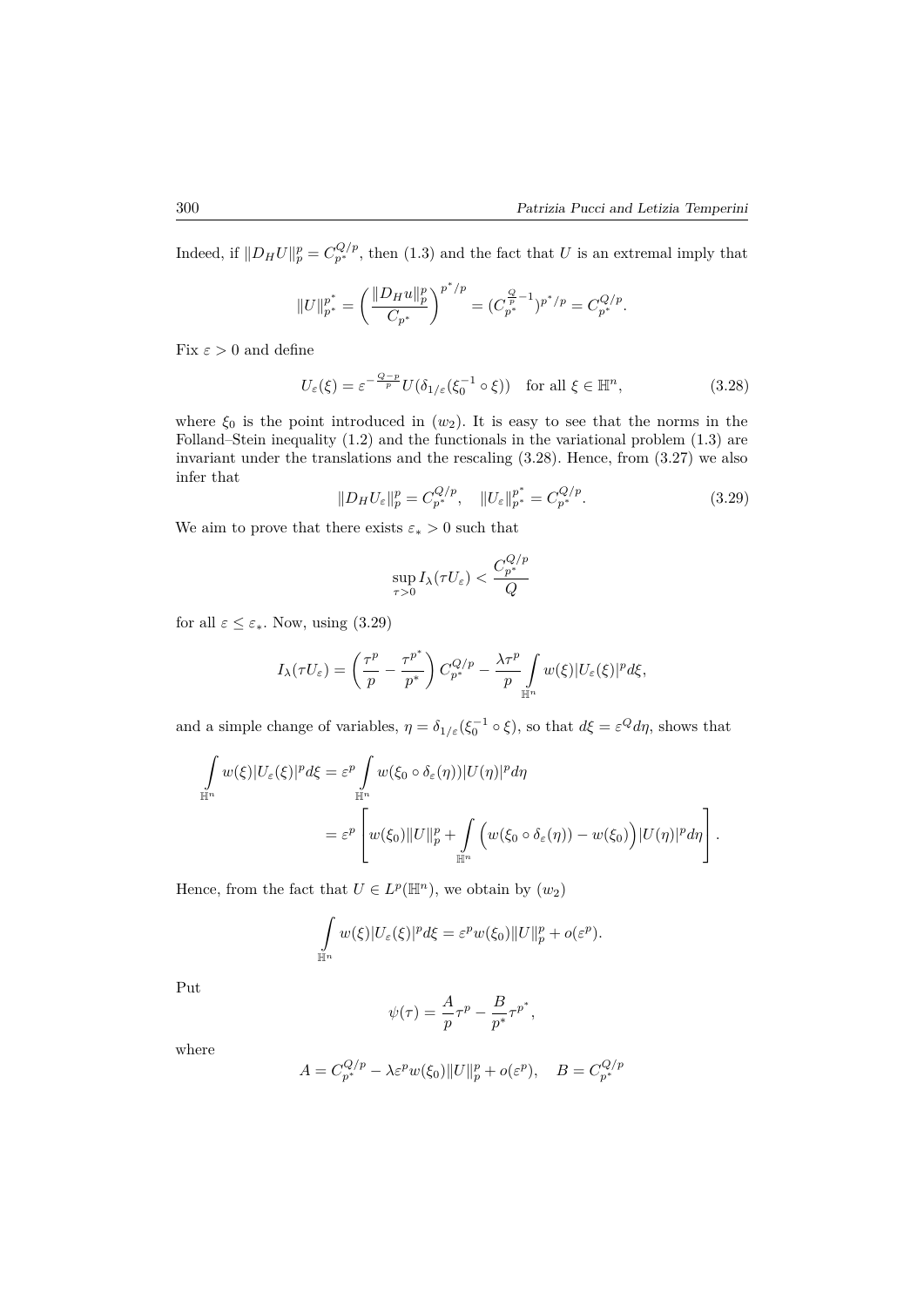and choose  $\varepsilon > 0$  so small that  $A > 0$ . Obviously,  $\psi(\tau) = I_{\lambda}(\tau U_{\varepsilon})$ . A straightforward calculation shows that

$$
\max_{\tau>0} \psi(\tau) = \frac{1}{Q} \left( \frac{A}{B^{(Q-p)/Q}} \right)^{Q/p}.
$$

Now, choosing  $\varepsilon$  even smaller so that

$$
C_{p^*} - C_{p^*}^{1-Q/p} \lambda \varepsilon^p w(\xi_0) \|U\|_p^p + o(\varepsilon^p) < C_{p^*},
$$

from what we observed above we get

$$
\sup_{\tau>0} I_{\lambda}(\tau U_{\varepsilon}) = \frac{1}{Q} \left( C_{p^*} - C_{p^*}^{1-Q/p} \lambda \varepsilon^p w(\xi_0) \|U\|_p^p + o(\varepsilon^p) \right)^{Q/p} < \frac{C_{p^*}^{Q/p}}{Q},
$$

as required. This completes the proof.

#### **Acknowledgements**

*The authors are members of the Gruppo Nazionale per l'Analisi Matematica, la Probabilità e le loro Applicazioni (GNAMPA) of the Istituto Nazionale di Alta Matematica (INdAM). P. Pucci was partly supported by the INdAM – GNAMPA Project Equazioni alle derivate parziali: problemi e modelli (Prot\_U-UFMBAZ-2020-000761) and also by the Fondo Ricerca di Base di Ateneo – Esercizio 2017–2019 of the University of Perugia, named PDEs and Nonlinear Analysis.*

### REFERENCES

- [1] T. Aubin, *Problèmes isopérimétriques et espaces de Sobolev*, J. Differential Geometry **11** (1976), no. 4, 573–598.
- [2] G. Autuori, P. Pucci, *Existence of entire solutions for a class of quasilinear elliptic equations*, NoDEA Nonlinear Differential Equations Appl. **20** (2013), 977–1009.
- [3] L. Boccardo, F. Murat, *Almost everywhere convergence of the gradients of solutions to elliptic and parabolic equations*, Nonlinear Anal. **19** (1992), 581–597.
- [4] J.F. Bonder, N. Saintier, A. Silva, *The concentration-compactness principle for fractional order Sobolev spaces in unbounded domains and applications to the generalized fractional Brezis-Nirenberg problem*, NoDEA Nonlinear Differential Equations Appl. **25** (2018), Article no. 52.
- [5] A. Bonfiglioli, F. Uguzzoni, *Nonlinear Liouville theorems for some critical problems on H–type groups*, J. Funct. Anal. **207** (2004), 161–215.
- [6] S. Bordoni, R. Filippucci, P. Pucci, *Existence problems on Heisenberg groups involving Hardy and critical terms*, J. Geom. Anal. **30** (2020), 1887–1917.
- [7] H. Brezis, E. Lieb, *A relation between pointwise convergence of functions and convergence of functionals*, Proc. Amer. Math. Soc. **88** (1983), 486–490.

 $\Box$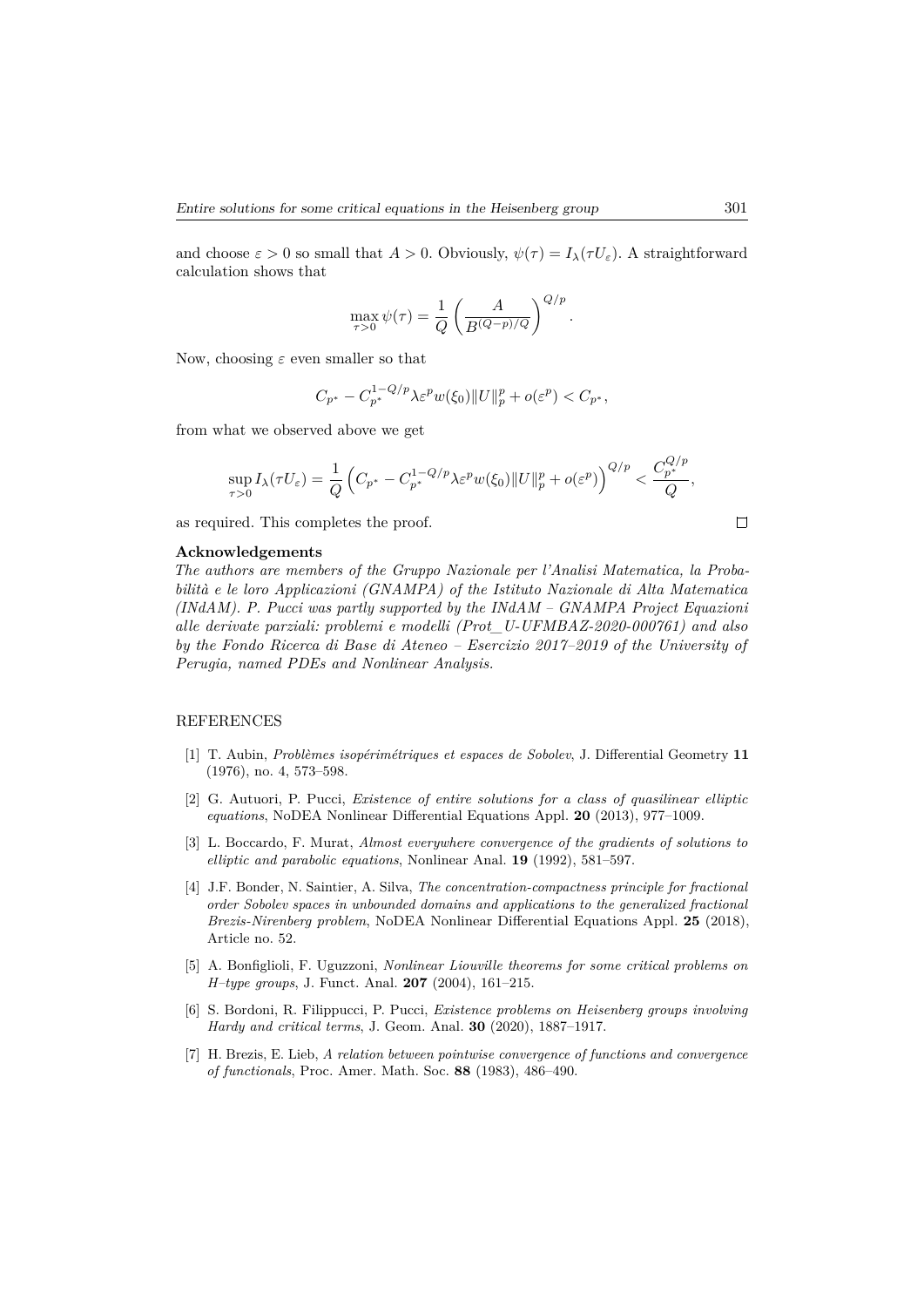- [8] H. Brezis, L. Nirenberg, *Positive solutions of nonlinear elliptic equations involving critical Sobolev exponents*, Comm. Pure Appl. Math. **36** (1983), 437–477.
- [9] G. Citti, *Semilinear Dirichlet problem involving critical exponent for the Kohn Laplacian*, Ann. Mat. Pura Appl. **169** (1995), 375–392.
- [10] F. Demengel, E. Hebey, *On some nonlinear equations on compact Riemannian manifolds*, Adv. Differential Equations **3** (1998), 533–574.
- [11] G.B. Folland, E.M. Stein, *Estimates for the ∂<sup>b</sup> complex and analysis on the Heisenberg group*, Comm. Pure Appl. Math. **27** (1974), 429–522.
- [12] I. Fonseca, G. Leoni, *Modern Methods in the Calculus of Variations: L <sup>p</sup> Spaces*, Springer Monographs in Mathematics, Springer, New York, 2007.
- [13] N. Garofalo, E. Lanconelli, *Frequency functions on the Heisenberg group, the uncertainty principle and unique continuation*, Ann. Inst. Fourier **40** (1990), 313–356.
- [14] N. Garofalo, D.–M. Nhieu, *Isoperimetric and Sobolev inequalities for Carnot– –Carathéodory spaces and the existence of minimal surfaces*, Comm. Pure Appl. Math. **49** (1996), 1081–1144.
- [15] N. Garofalo, D. Vassilev, *Symmetry properties of positive entire solutions of Yamabe-type equations on groups of Heisenberg type*, Duke Math. J. **106** (2001), 411–448.
- [16] D. Goel, V.D. Rădulescu, K. Sreenadh, *Variational framework and Lewy–Stampacchia type estimates for nonlocal operators on Heisenberg group*, arXiv:2012.15602.
- [17] D. Goel, K. Sreenadh, *Existence and nonexistence results for Kohn Laplacian with Hardy–Littlewood–Sobolev critical exponents*, J. Math. Anal. Appl. **486** (2020), 123915, 29 pp.
- [18] L. Hőrmander, *Hypoelliptic second order differential equations*, Acta Math. **119** (1967), 147–171.
- [19] S.P. Ivanov, D.N. Vassilev, *Extremals for the Sobolev inequality and the quaternionic contact Yamabe problem*, World Scientific Publishing Co. Pte. Ltd., Hackensack, NJ, 2011.
- [20] D. Jerison, J.M. Lee, *A subelliptic, nonlinear eigenvalue problem and scalar curvature on CR manifolds*, Microlocal analysis (Boulder, Colo., 1983), 57–63, Contemp. Math., vol. 27, Amer. Math. Soc., Providence, RI, 1984.
- [21] D. Jerison, J.M. Lee, *The Yamabe problem on CR manifolds*, J. Differential Geom. **25** (1987), 167–197.
- [22] D. Jerison, J.M. Lee, *Extremals for the Sobolev inequality on the Heisenberg group and the CR Yamabe problem*, J. Amer. Math. Soc. **1** (1988), 1–13.
- [23] D. Jerison, J.M. Lee, *Intrinsic CR normal coordinates and the CR Yamabe problem*, J. Differential Geom. **29** (1989), 303–343.
- [24] A. Loiudice, *Semilinear subelliptic problems with critical growth on Carnot groups*, Manuscripta Math. **124** (2007), 247–259.
- [25] G. Molica Bisci, P. Pucci, *Critical Dirichlet problems on* H *domains of Carnot groups*, Two nonlinear days in Urbino 2017, Electron. J. Diff. Eqns. **25**, Special volume dedicated to the memory of Anna Aloe (2018), 179–196.